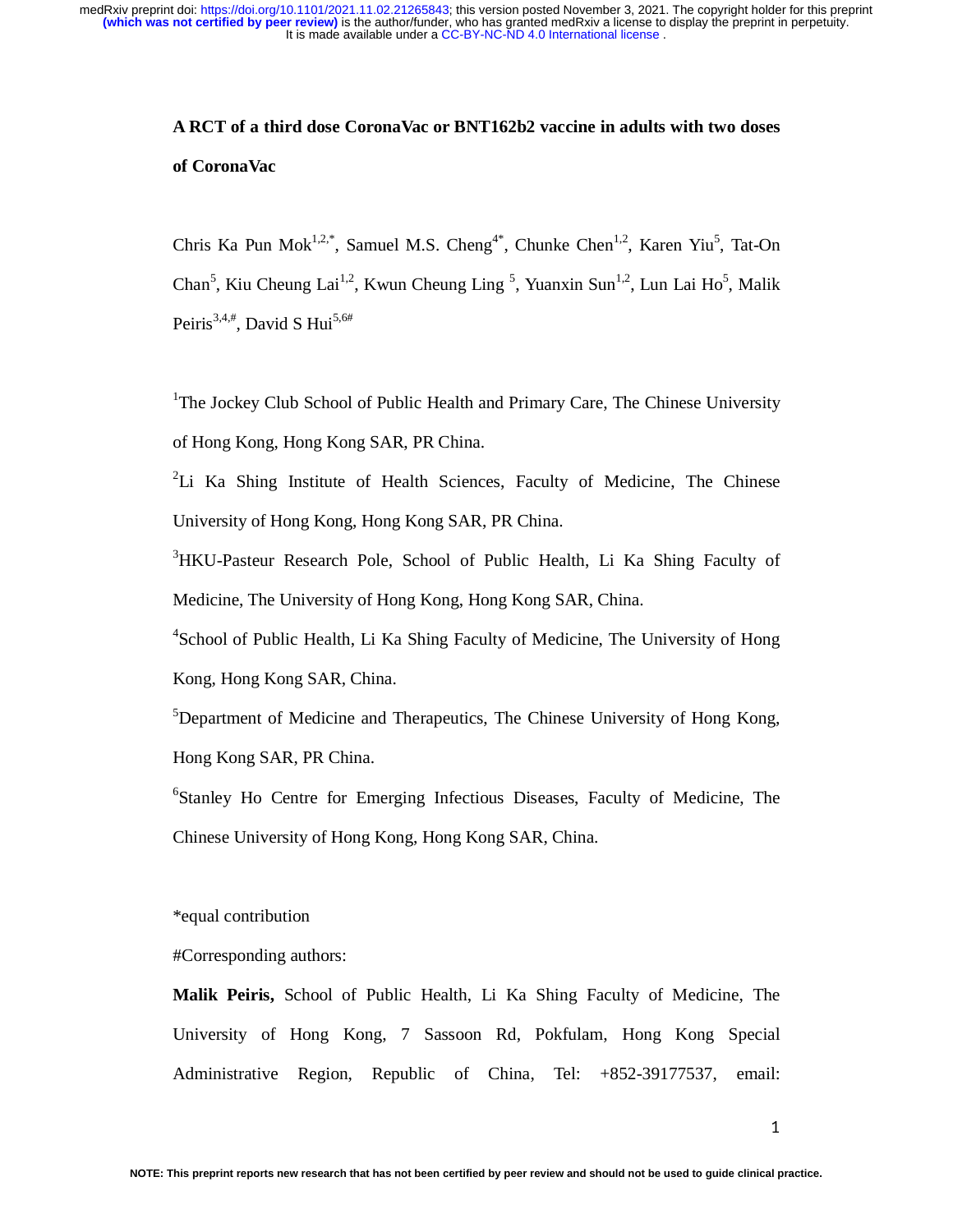#### malik@hku.hk

**David S Hui,** Department of Medicine and Therapeutics, The Chinese University of Hong Kong, Prince of Wales Hospital, Hong Kong Special Administrative Region, Republic of China, Tel: +852-35053128, email: dschui@cuhk.edu.hk

# **Author Contribution:**

**Chris Ka Pun Mok:** Conceptualization, Data curation, Formal analysis, Funding acquisition, Investigation, Methodology, Project administration, Supervision, Visualization, Writing – original draft, Writing – review & editing. **Samuel M.S. Cheng**: Data curation, Investigation, Methodology. **Chunke Chen**: Data curation, Investigation. **Karen Yiu:** Project administration. **Tat-On Chan:** Formal analysis. **Kiu Cheung Lai:** Investigation. **Kwun Cheung Ling:** Project administration. **Yuanxin Sun:** Investigation. **Lun Lai Ho:** Project administration. **Malik Peiris:** Conceptualization, Formal analysis, Funding acquisition, Supervision, Writing – original draft, Writing – review & editing. **David S Hui:** Conceptualization, Formal analysis, Funding acquisition, Supervision, Writing – original draft, Writing – review & editing. All authors critically reviewed and commented on the manuscript.

### **Funding source:**

This research was supported by grants from the Health and Medical Research Fund Commissioned Research on the Novel Coronavirus Disease (COVID-19), Hong Kong SAR (COVID1903003; COVID190126) (CKPM, MP and DSH), Guangdong Province International Scientific and Technological Cooperation Projects (2020A0505100063) (CKPM), the National Research Foundation of Korea (NRF) grant funded through the Korea government (NRF-2018M3A9H4055203) (CKPM), US National Institutes of Health (contract no. U01-Grant AI151810) (MP), National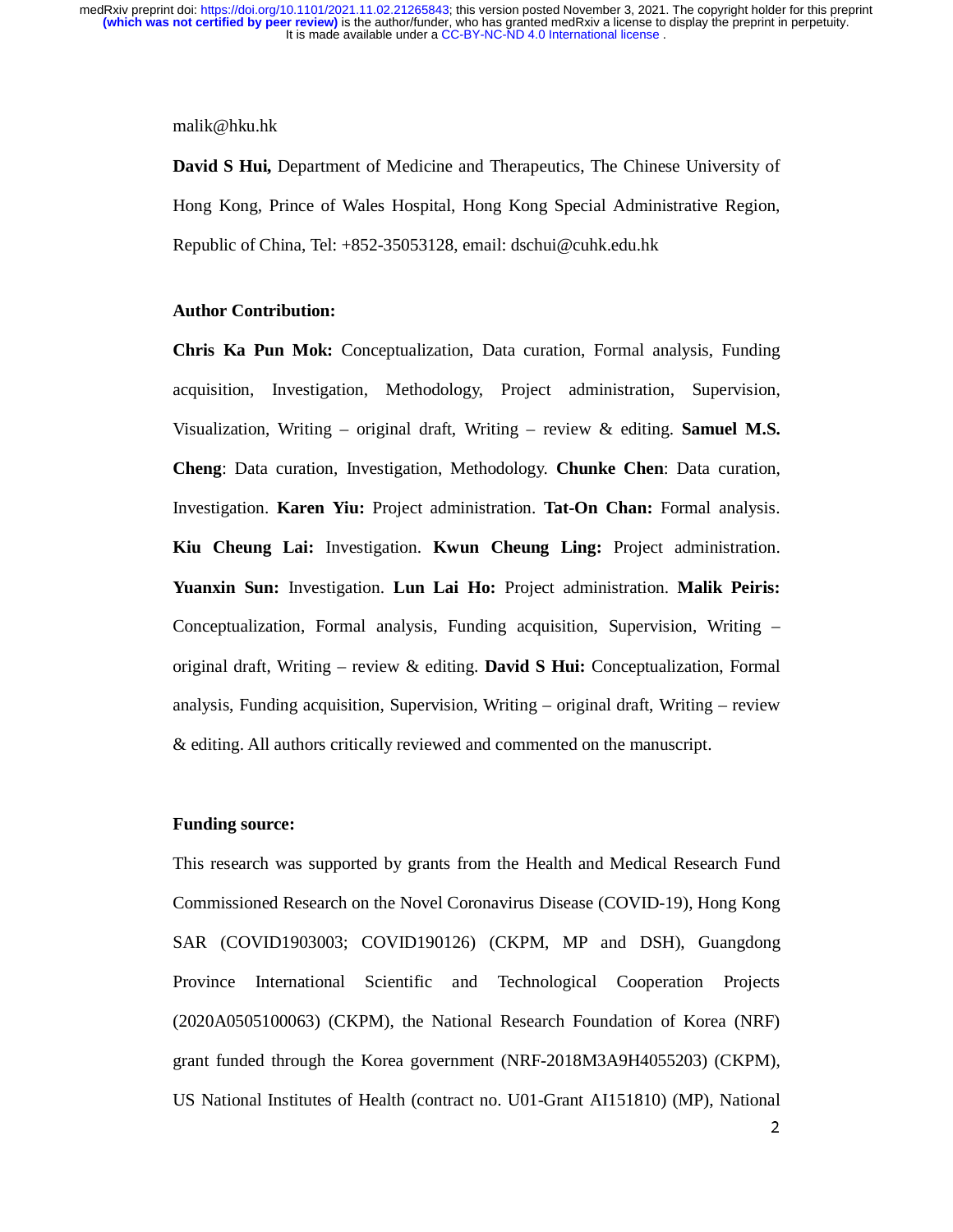> Natural Science Foundation of China (NSFC)/Research Grants Council (RGC) Joint Research Scheme (N\_HKU737/18) (CKPM and MP), RGC theme-based research schemes (T11-712/19-N and T11-705/21-N) (DSH, MP).

Running title: Clinical trial of the third dose on adults with CoronaVac

#### **Descriptor Number: 7.07**

**Conflicts of Interest:** We declare no competing interests.

# **Abstract**

**Background.** Poor immunogenicity and antibody waning were found in vacciness of CoronaVac. There is lack of randomized controlled trial (RCT) data to compare the immunogenicity and safety of schedules using homologous and heterologous vaccine as a booster dose.

**Methods.** We randomly assigned adults who had received 2 doses of CoronaVac with low antibody response to receive an additional booster dose of either BNT162b2 or CoronaVac. The local and systemic adverse reactions were recorded. Levels of SARS-CoV-2 neutralizing and spike binding antibody in plasma were measured.

**Findings.** At one month after the third dose of vaccine, BNT162b2 vaccines elicited significantly higher surrogate virus neutralizing test (sVNT), spike receptor binding, spike N terminal domain binding, spike S2 domain binding levels than CoronaVac. More participants from the BNT162b2 group reported injection site pain and swelling as well as fatigue and muscle pain than those who received CoronaVac as the third dose. The mean results of the sVNT against the wild type, beta, gamma and delta variants in the BNT162b2 boosted group was 96.83%, 92.29%, 92.51% and 95.33% respectively which were significantly higher than the CoronaVac boosted group (Wild type: 57.75%; Beta: 38.79 %; Gamma: 32.22%; Delta: 48.87%)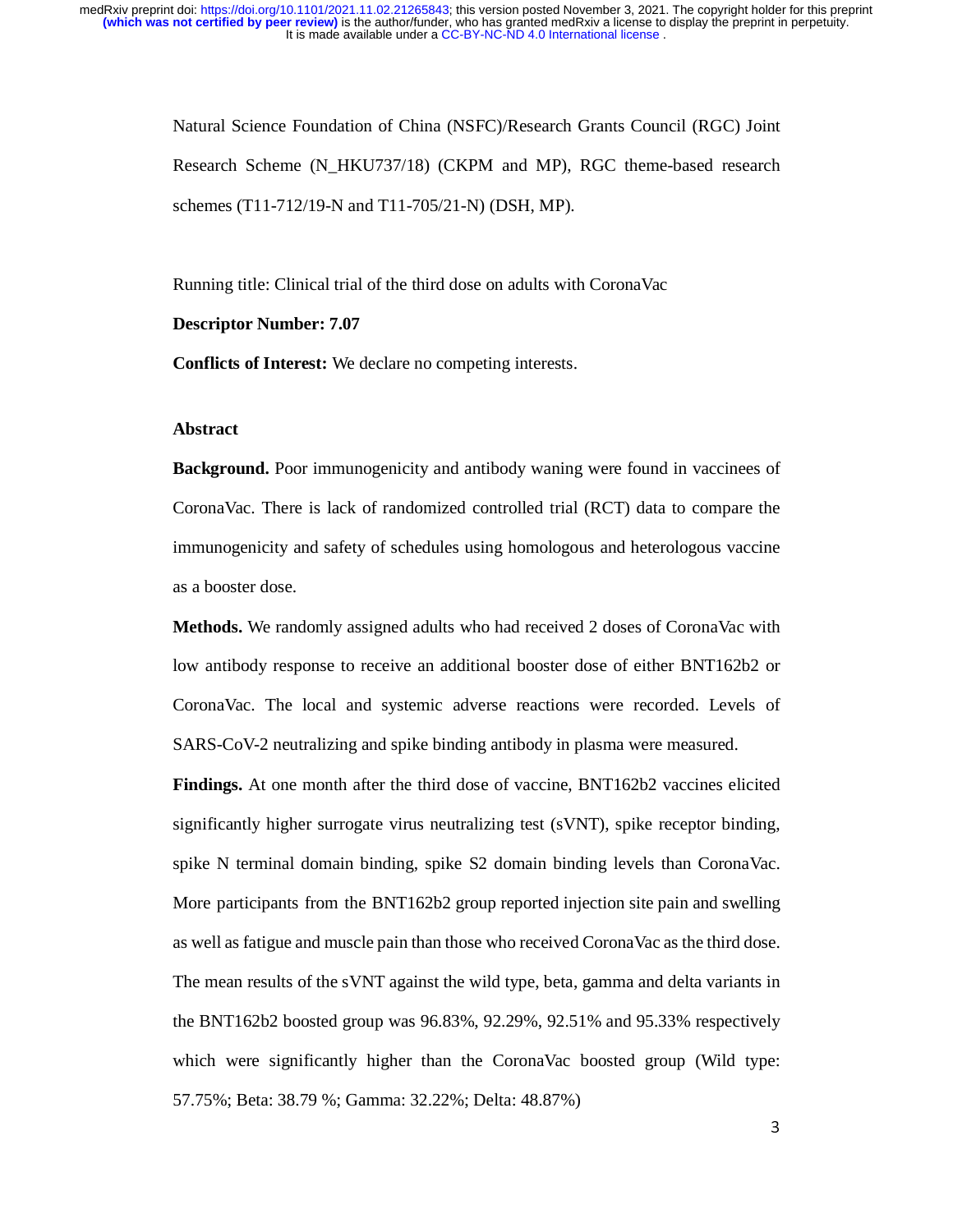> **Conclusion.** Our RCT study shows that BNT162b2 booster dose for those people who poorly responded to the previous vaccination of CoronaVac is significantly more immunogenic than a CoronaVac booster. BNT162b2 also elicits higher levels of SARS-CoV-2 specific neutralizing antibodies to different variants of concern. The adverse reactions were only mild and short-lived.

#### **At a Glance Commentary**

### **Scientific Knowledge on the Subject:**

Poor immunogenicity and antibody waning were found in vaccinees of CoronaVac. There is lack of randomized controlled trial (RCT) data to compare the immunogenicity and safety of schedules using homologous and heterologous vaccine as a booster dose.

#### **What This Study Adds to the Field:**

Our RCT study shows that BNT162b2 booster dose for those people who poorly responded to the previous vaccination of CoronaVac is significantly more immunogenic than a CoronaVac booster. The adverse reactions were only mild and short-lived.

**Key words:** COVID-19, third dose, RCT, BNT162b2, CoronaVac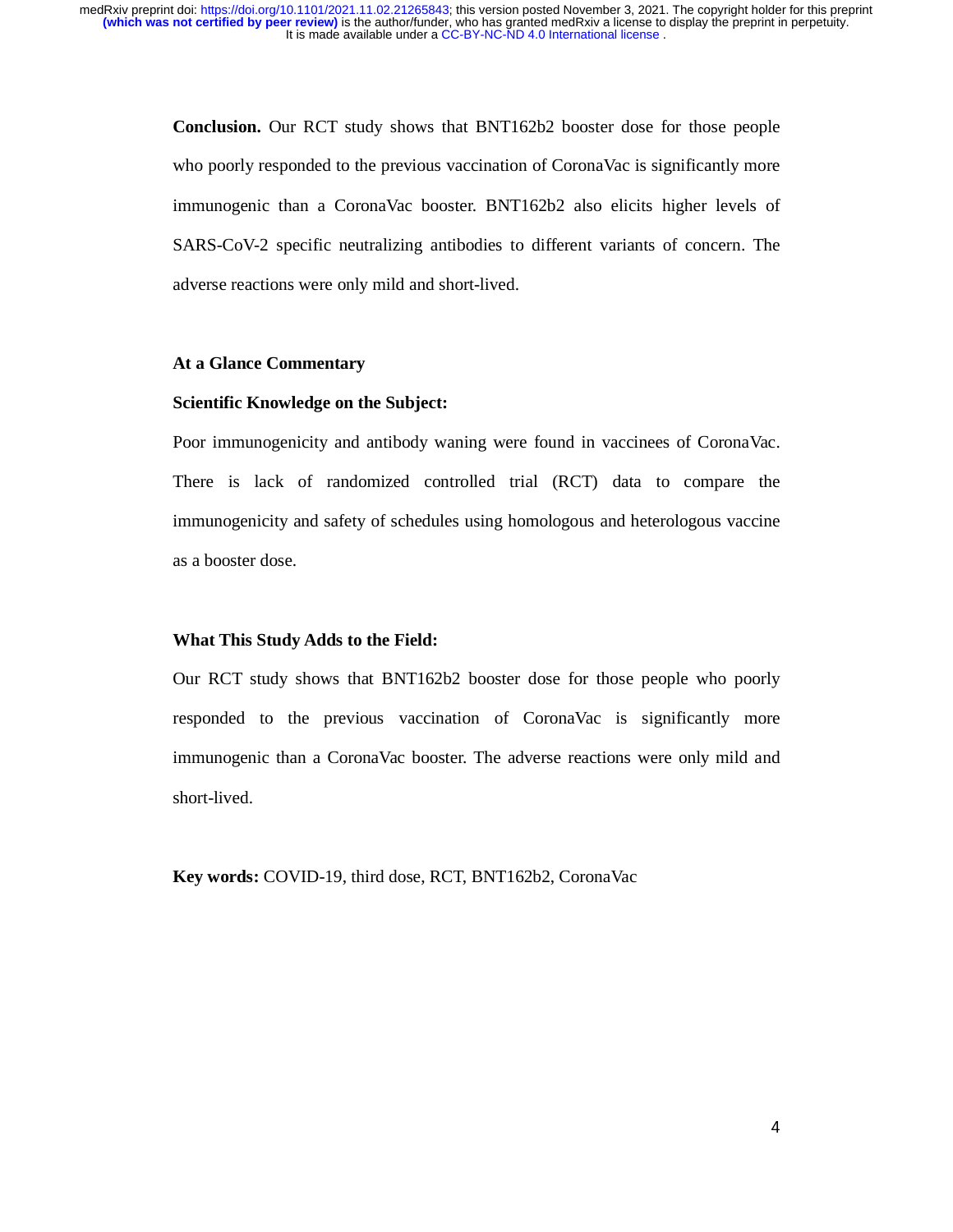# **Introduction**

Over two hundred million cases and over 50 million deaths have been reported since the emergence of the COVID-19 pandemic in late 2019 (1). So far, seven Covid-19 vaccines have received Emergency Use Listing by the World Health Organization (WHO) and two of them are adjuvanted inactivated virus vaccines (2). CoronaVac is one of the WHO approved inactivated virus vaccines and over 750 million doses have been administered in more than 40 countries. The safety and performance of this vaccine have been evaluated in different age groups (3-5). The phase three randomized clinical trials (RCT) of CoronaVac showed efficacies against symptomatic illness of 50.65%, 65.30%, 83.50% in Brazil, Indonesia and Turkey respectively (6). Importantly, the protection for hospitalization and death appeared even higher in these studies (7,8). However, the recent breakthrough infections including severe disease and death in CoronaVac vaccinated adults in Indonesia has raised concern on the effectiveness of CoronaVac (9). Our recent observational study has shown that the immunogenicity of CoronaVac is much lower compared to the BNT162b2 mRNA vaccine (10). From plaque reduction neutralization test titres, we assessed that most vaccine recipients reached protective thresholds at one month after the second dose of vaccine but many would fall below protective levels within a few months allowing for an inevitable two-fold waning of antibody titers (10). This protection may be further compromised by virus variants that are known to reduce vaccine protection (11). Thus, a booster dose of vaccine would be desirable. However, the question of whether a homologous or heterologous vaccine should be used as the booster dose is not yet clear. A head-to-head comparison between the two approaches in an unbiased experimental setting is thus urgently needed. Here, we report the results of a RCT to compare the immunogenicity and safety of using BNT162b2 and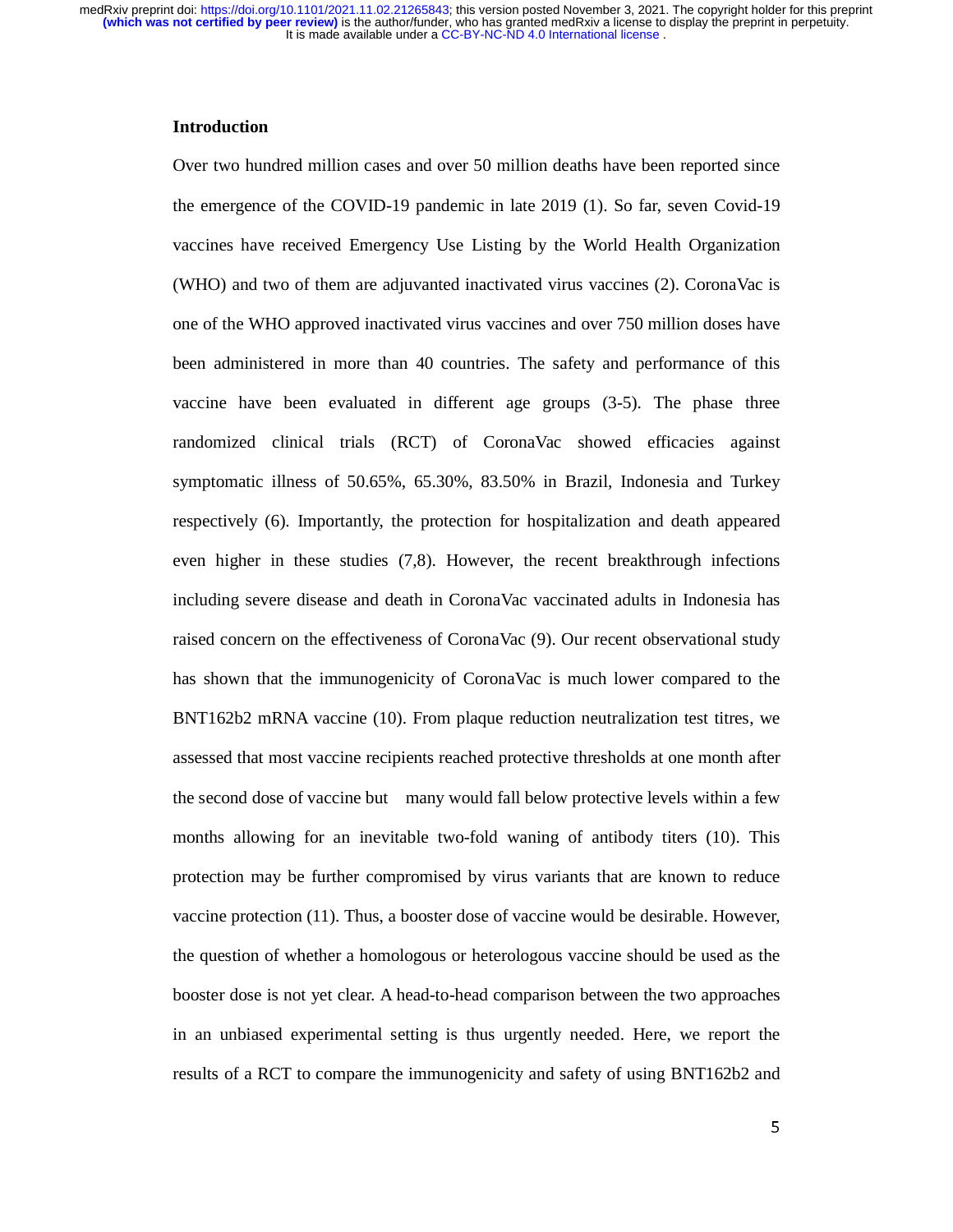> CoronaVac as a booster dose for adults with low antibody response to two doses of CoronaVac.

## **Materials and Methods**

**Cohort study design and participants.** 376 healthy adults aged between 19-77 years old who had received two doses of CoronaVac were recruited for our previous study in in Hong Kong SAR, China at the community vaccination centers at the Chinese University of Hong Kong Medical Centre, Prince of Wales Hospital and Kowloon Bay Vaccination Station between March 10 and August 31, 2021 (10). The percentage (%) inhibition of binding of SARS-CoV-2 spike receptor binding domain (RBD) to the ACE-2 receptor was tested by surrogate virus neutralization test (sVNT) in the plasma of 360 participants (10). Based on the previous study of convalescent antibody titers of RT-PCR confirmed convalescent symptomatic patients, we have estimated that the 20% convalescent antibody titer threshold for 50% protection from re-infection for PRNT<sub>50</sub> was 1:25.9 (95% CI 1:24.7-1:27.6) (12). Since there will be waning of antibody from the peak titres observed at 1-month post second dose of vaccine, we set the target titre to be achieved at 1 month post-second dose of vaccine to be twice the 50% protection titre, i.e 1:52. This corresponds to a sVNT inhibition of 60% (Supplementary Figure 1) (10, 12). 230 out of 360 in our cohort showed the sVNT results below 60% in their plasma specimens which were collected at one month after the second dose. Eighty participants of age between 34-73 years old were invited to join our third dose RCT between August and October, 2021. The participants were randomized to receive either BNT162b2 (n=40) or CoronaVac (n=40) as the third dose. Safety assessment objectives included recording of local or systemic reactogenicity events from each participant at 1 week of vaccination. Ten ml of heparinized blood were collected from each donor before vaccination and at one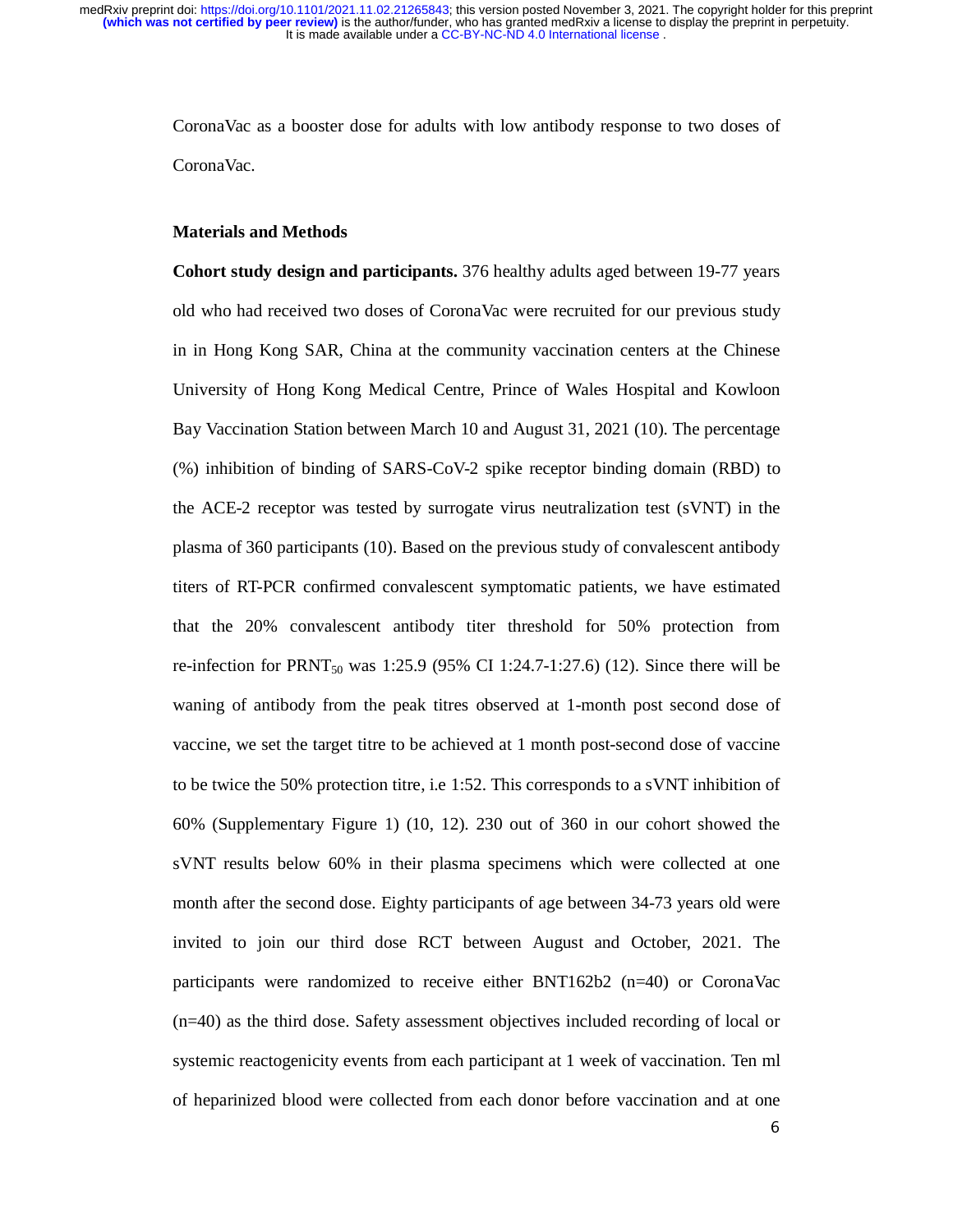month after receiving the third dose of either BNT162b2 or CoronaVac.

**Study approval.** The study was approved by the Joint Chinese University of Hong Kong-New Territories East Cluster Clinical Research Ethics Committee (Ref no: 2020.229) and all participants provided written consent. This clinical trial has been registered at ClinicalTrials.gov with identifier NCT04611243

**Processing and storage of specimens.** Heparinised blood samples were collected and centrifuged at 3000g for 10 minutes at room temperature. The plasma was collected and stored at -80C.

**Surrogate virus neutralization test (sVNT).** SARS-CoV-2 surrogate virus neutralization test kits and the RBD protein of beta, gamma and delta varients tagged with HRP were obtained from GenScript, Inc., NJ, USA, and the tests were carried out according to the manufacturer's instructions and our previous study (10). The assay validity was based on values representing optical density at 450 nm (OD450) for positive and negative results falling within the range of recommended values. On the basis of the assumption that the positive and negative controls gave the recommended  $OD<sub>450</sub>$  values, percent inhibition of each serum was calculated as follows: percent inhibition (1 - sample OD value/negative-control OD value) x 100. Percent inhibition values of 30% or more are regarded as positive results according to the manufacturer's recommendation.

**ELISA for spike RBD, NTD, and S2 antibodies.** Each human plasma sample was diluted to 1:100 in Chonblock blocking/sample dilution buffer and the ELISA was performed according to our previous protocol (13). The RBD and NTD protein were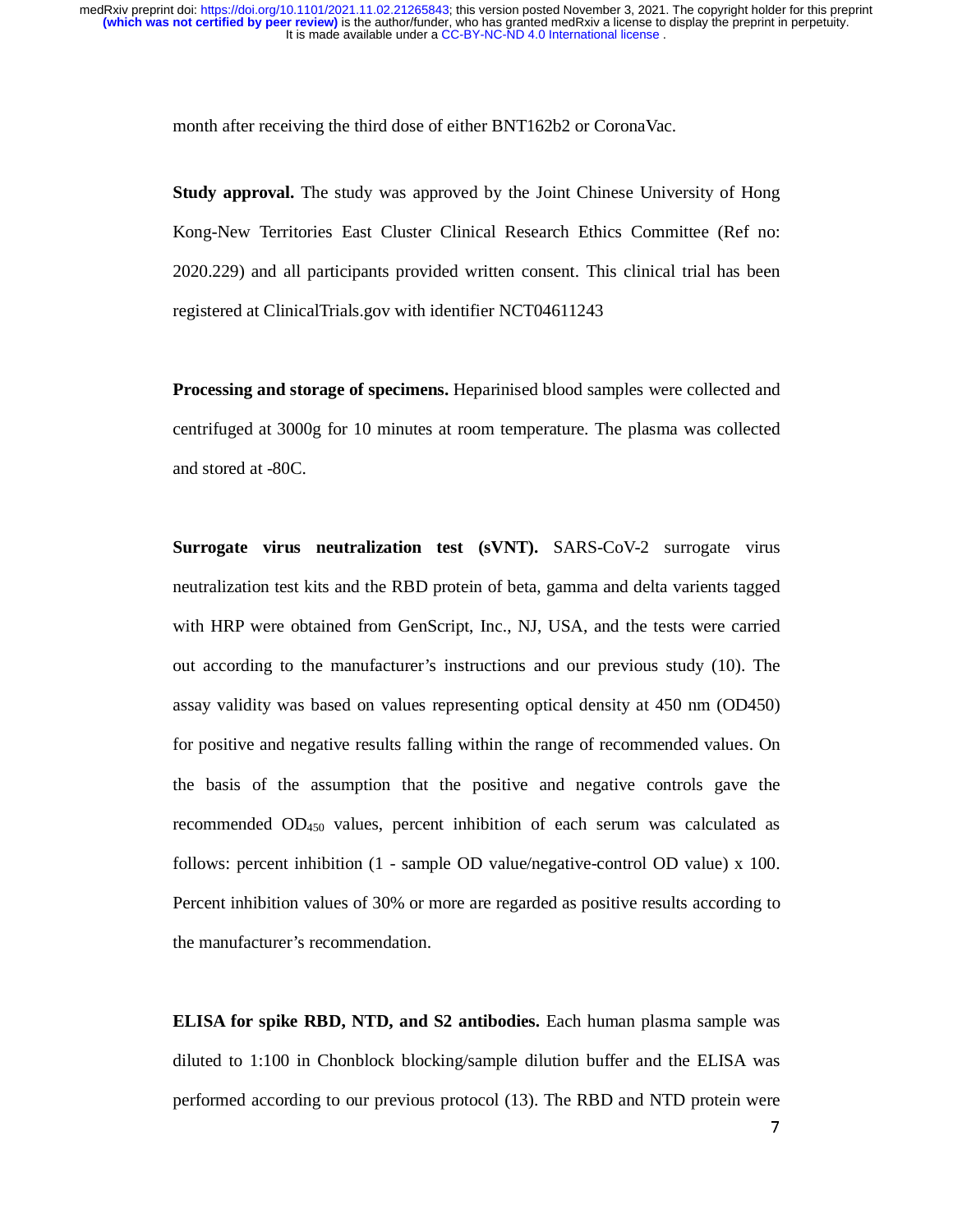> produced according to the previous study (14) and S2 protein were purchased from Sino Biological (China).

> **Outcomes.** The primary outcomes were humoral immunogenicity were measured by sVNT, PRNT and ELISA in the plasma samples collected at one month after the third dose of vaccination. The secondary outcome was the occurrence of adverse reactions within 7 days and 1 month after the third dose of vaccination.

> **Sample size calculation.** The sample size was calculated based on the results of our previous study (10). The standard deviation (SD) of % inhibition in the sVNT test in the post-vaccine plasma from our age-matched cohort for BNT1626 and CoronaVac were 3.45 and 16.72 respectively. A sample size of 32 patients in each group was estimated to have 90% power to detect a difference of 10% in sVNT by using a two-sided, unpaired t-test. As the antibody response after the 3rd dose is unclear, we have chosen a conservative sample size of 40 in each group.

> **Statistical analysis.** Continuous variables were summarized as mean with SD while categorical variables were summarized as frequency. Geometric means were used for comparison of neutralization titers. Comparison between groups was conducted with two-sided, unpaired t-test for continuous variables and the Chi-square test or Fisher's exact test for categorical variables as appropriate. All analyses were performed in R (version 4.1.0; R Foundation for Statistical Computing) or Prism 9 (Graphpad). P values < 0.05 were considered statistically significant.

> **Role of the funding source.** The sponsor of the study played no role in study design,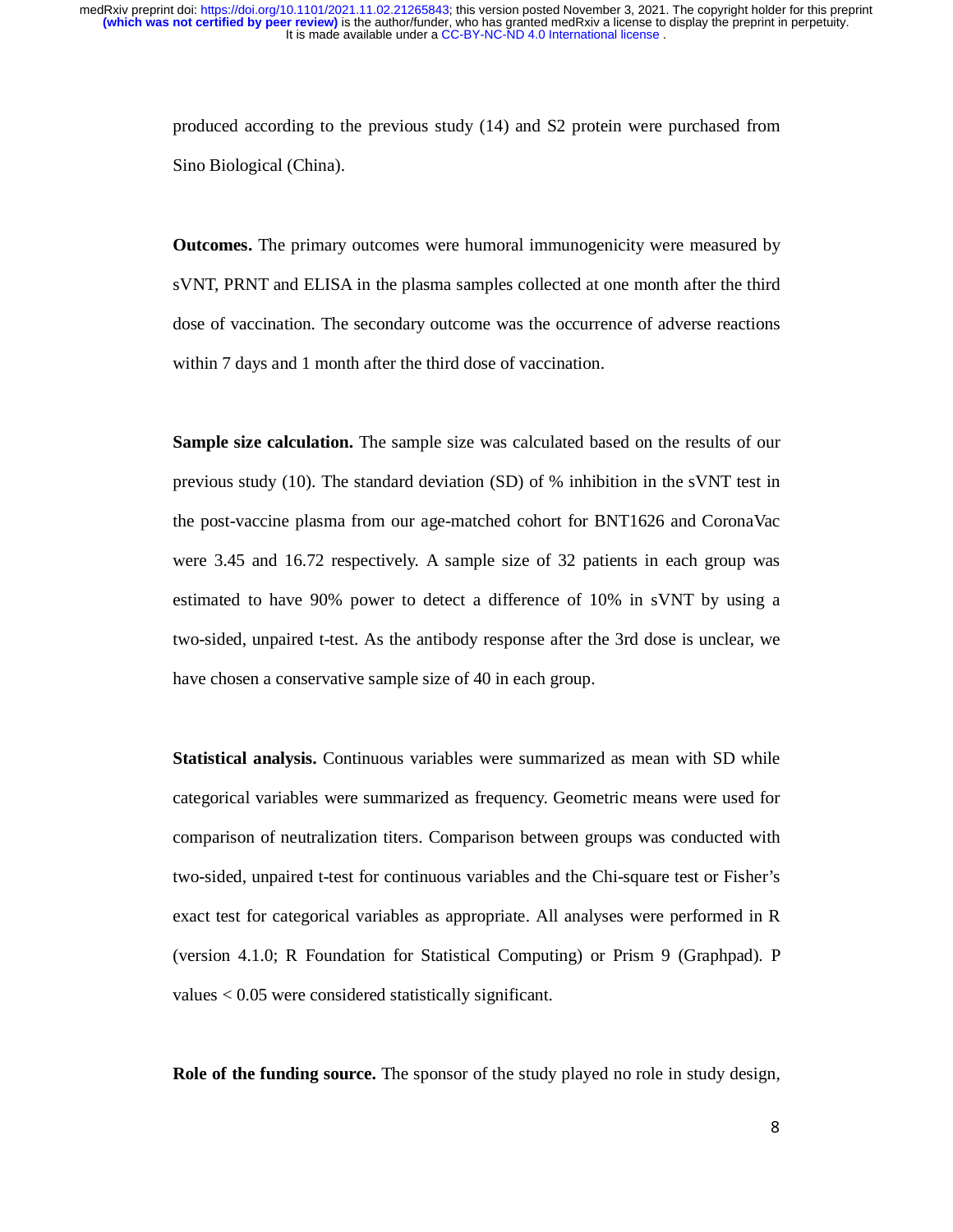> data collection, data analysis, data interpretation, writing of the report or in the decision to submit this manuscript for publication. The corresponding authors had full access to all the data in the study and had final responsibility for the decision to submit for publication.

# **Results**

We carried out a RCT of the third dose vaccination between August 18 and October 26, 2021 on the community subjects who had received two doses of CoronaVac but shown low immune response against SARS-CoV-2. The subjects were recruited from the cohort of our previous observational study who had received two doses of CoronaVac (10). We observed that 230 out of 360 (63.89%) individuals who had received two doses of CoronaVac showed sVNT results lower than 60% of inhibition. 80 out of the 230 "low responders" were enrolled for this RCT study and were randomized to receive an additional dose of either BNT162b2 (n=40) or CoronaVac (n=40). The study design is summarized in Figure 1.

All participants were adults within the age-range 34 to 73 years. The mean (SD) age of the BNT162b2 ( $3<sup>rd</sup>$  dose) and CoronaVac ( $3<sup>rd</sup>$  dose) groups were 51.20 (8.79) and 51.50  $(8.83)$  years respectively. The age  $(p=0.883)$  and gender  $(p=0.482)$  did not significantly differ between the two groups. Other demographic information, including comorbidities, the habits of smoking, alcohol use, history of other vaccinations and frequency of exercise were also not significantly different. The mean duration between the second and the third dose of the two groups were 112.28 and 115.95 days respectively  $(p=0.590)$  (Table 1).

The local and systemic adverse reactions were assessed and compared between the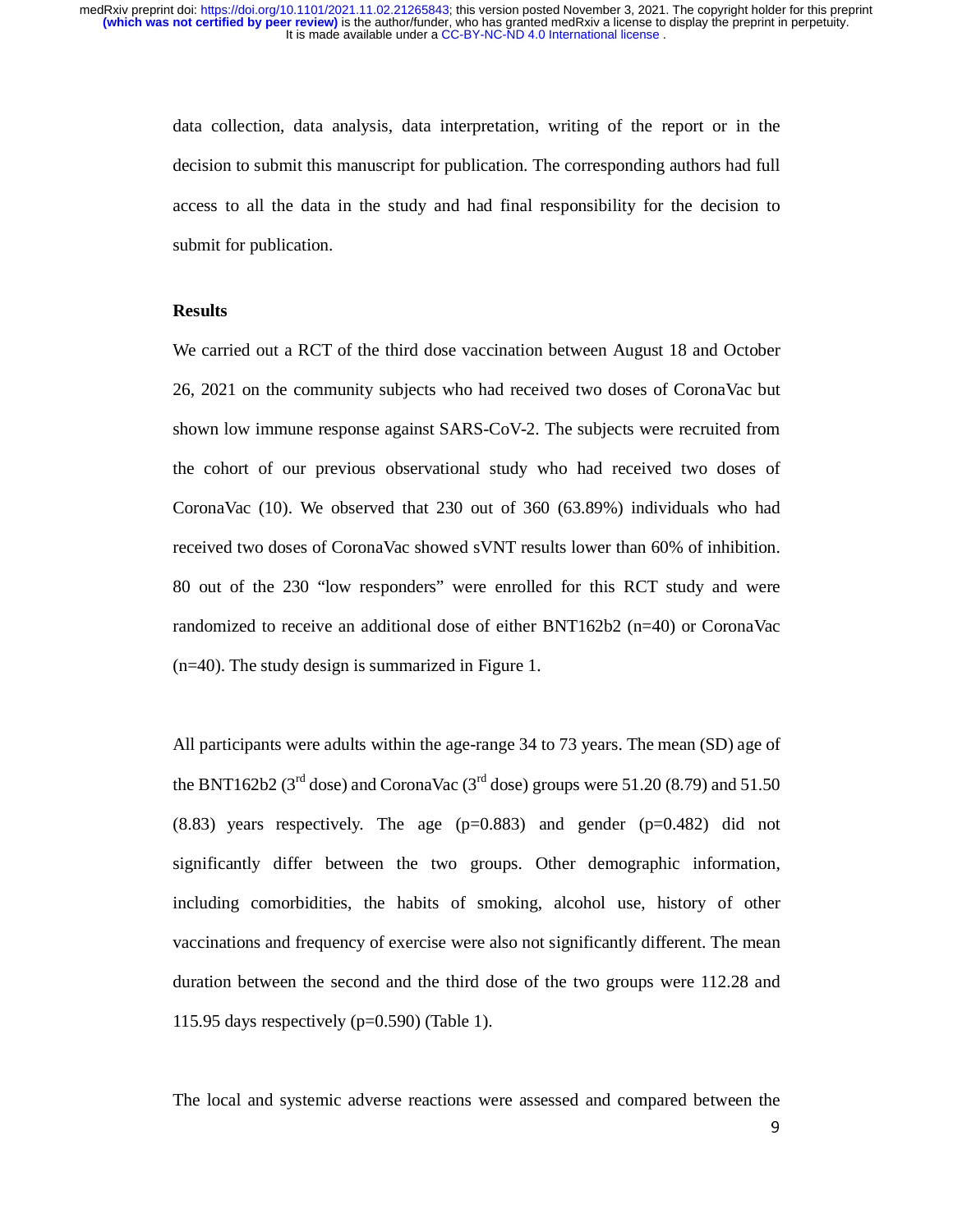> two groups (Table 2). More participants in the BNT162b2 ( $3<sup>rd</sup>$  dose) group reported pain  $(p<0.001)$  and swelling  $(p<0.05)$  at the injection site than those receiving CoronaVac as the third dose. There were significantly more participants in the BNT162b2 ( $3<sup>rd</sup>$  dose) group that complained of fatigue (p<0.01) and muscle pain ( $p<0.05$ ) compared to the CoronaVac ( $3<sup>rd</sup>$  dose) group. However, none of these side effects were considered unacceptable by the participants and none of them actively complained about the local or systemic adverse reaction 1 month after the third dose of vaccination.

> We used sVNT, which has high overall correlation with the  $\text{PRNT}_{50}$  titres (11) to examine the level of SARS-CoV-2 specific neutralizing antibody from the plasma samples collected before and at 1 month after the third dose of vaccination. The plasma samples from all vaccinees in both groups were negative in sVNT before any vaccination and the sVNT showed comparable results 1 month after the second doses as expected (Figure 2A). Only 8 and 9 participants still showed sVNT inhibition higher than 30% before they received the BNT162b2 and CoronaVac as the third dose respectively. One month after the third dose of vaccination, the mean % inhibition in the sVNT test in the plasma for the BNT1626 and CoronaVac groups was 96.83%  $(SD 2.74)$  and 57.75%  $(SD 24.68)$ , respectively  $(p<0.0001)$  (Figure 2A). Only five participants boosted with CoronaVac showed % of inhibition higher than 90%.

> We also tested the % of inhibition from the plasma samples against different variants of concern (VOC). The results of the sVNT against the beta, gamma and delta variants in the BNT162b2 group were 92.29% (SD 6.28), 92.51% (SD 6.72) and 95.33% (SD 6.44) respectively which are significantly higher than the CoronaVac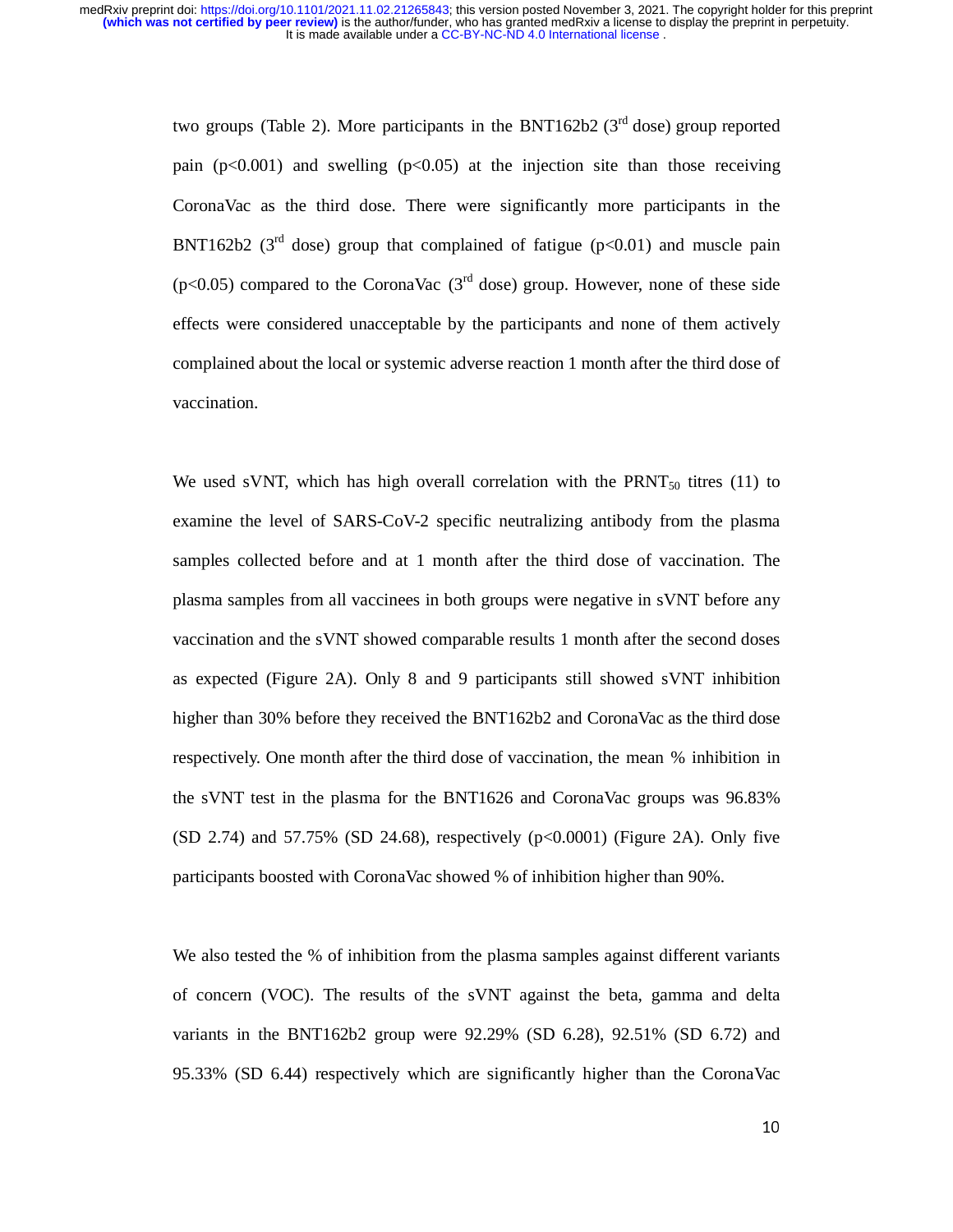> group (Beta: 38.79 % (SD 21.38), p<0.0001; Gamma: 32.22% (SD 20.95), p<0.0001; Delta: 48.87% (SD 24.23), p<0.0001) (Figure 2B). We further compared the levels of IgG antibodies which would specifically bind to the RBD, NTD and S2 domains of the spike protein between the two groups. Similar to the results of sVNT, the plasma of participants who had received BNT162b2 showed significant higher levels of RBD (p<0.0001), NTD (p<0.0001) and S2 (p<0.0001) **s**pecific antibodies as detected by the ELISA.

## **Discussion**

To the best of our knowledge, this study has been the first RCT to compare the effects between BNT162b2 and CoronaVac as the third dose for vaccination. The response to the vaccine was monitored longitudinally from an age matched cohort starting from their pre-vaccination. We showed that a BNT162b2 booster elicits significantly higher neutralizing antibodies against SARS-CoV-2 including different VOC compared to using CoronaVac as a booster dose. Although more participants complained about pain and swelling at the injection site as well as fatigue and muscle pain in the BNT162b2 group compared to those receiving CoronaVac in the first week after receiving the booster dose, these were minor and no long-term adverse effect was reported by either group.

Re-infection of SARS-CoV-2 in vaccinated individuals is now a public health concern and breakthrough cases are being reported by different countries (9, 15, 16). With some vaccines, severe disease and death are also being reported in these breakthrough infections. Reasons for vaccine failure include emergence of virus variants that partially escape neutralizing antibody elicited by the wild-type virus, poor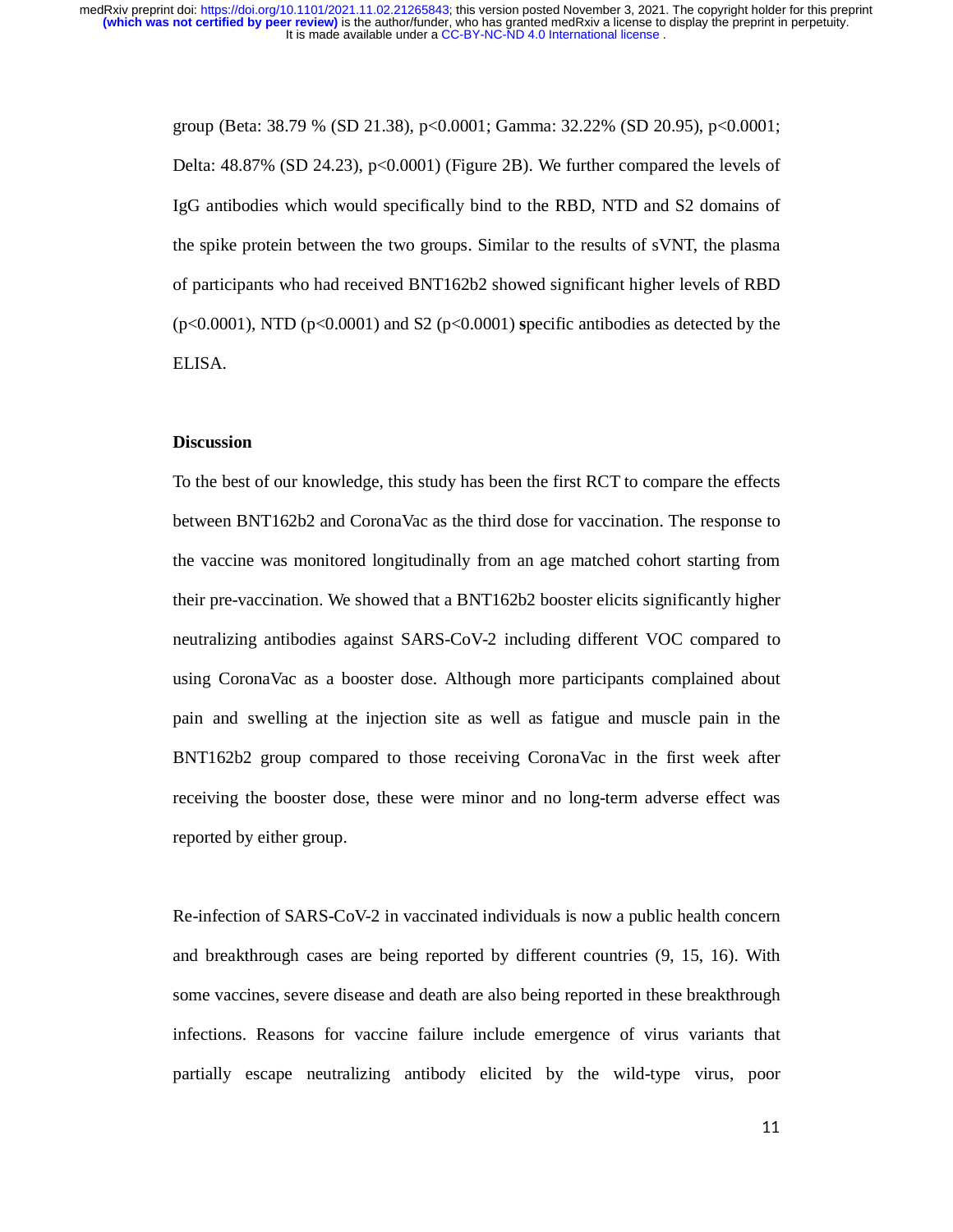> immunogenicity of the vaccine and antibody waning. Our recent observational study showed that two doses of the CoronaVac elicited significantly lower level of neutralizing antibody when compared to those who received BNT162b2 (10). We previously estimated that antibody titers of many CoronaVac vaccines would drop below the protective neutralization threshold within a few months. This contention was supported by the pre-booster vaccine sVNT levels in this study where many participants had dropped below the negative cut-off threshold of the sVNT assay prior to receiving the booster dose. Poor immunogenicity of CoronaVac was also reported by other groups (17,18).

> The safety and immunogenicity of using homologous vaccine as the third dose in adults who had received with two doses of CoronaVac have been previously reported (19). This double-blind, randomized, placebo-controlled clinical trial showed that a third dose of CoronaVac administered six or more months after the second dose resulted in an increase in antibody levels. However, whether boosting with a heterologous mRNA vaccine may provide even better immunogenicity is not yet known. Two studies recently reported their results of using either BNT1626 or AZD1222 as the third dose for adults who had received two doses of CoronaVac (18,20). However, neither study was randomized and lacked longitudinal data to compare antibody levels before and after receiving the boosting dose. Importantly, adverse reactions were not evaluated in these two studies.

> Our data showed that both CoronaVac and BNT162B2 vaccine boosters were safe with acceptable levels of mild adverse reactions. While both vaccines resulted in boosting neutralizing and spike binding antibody levels, BNT162b2 led to markedly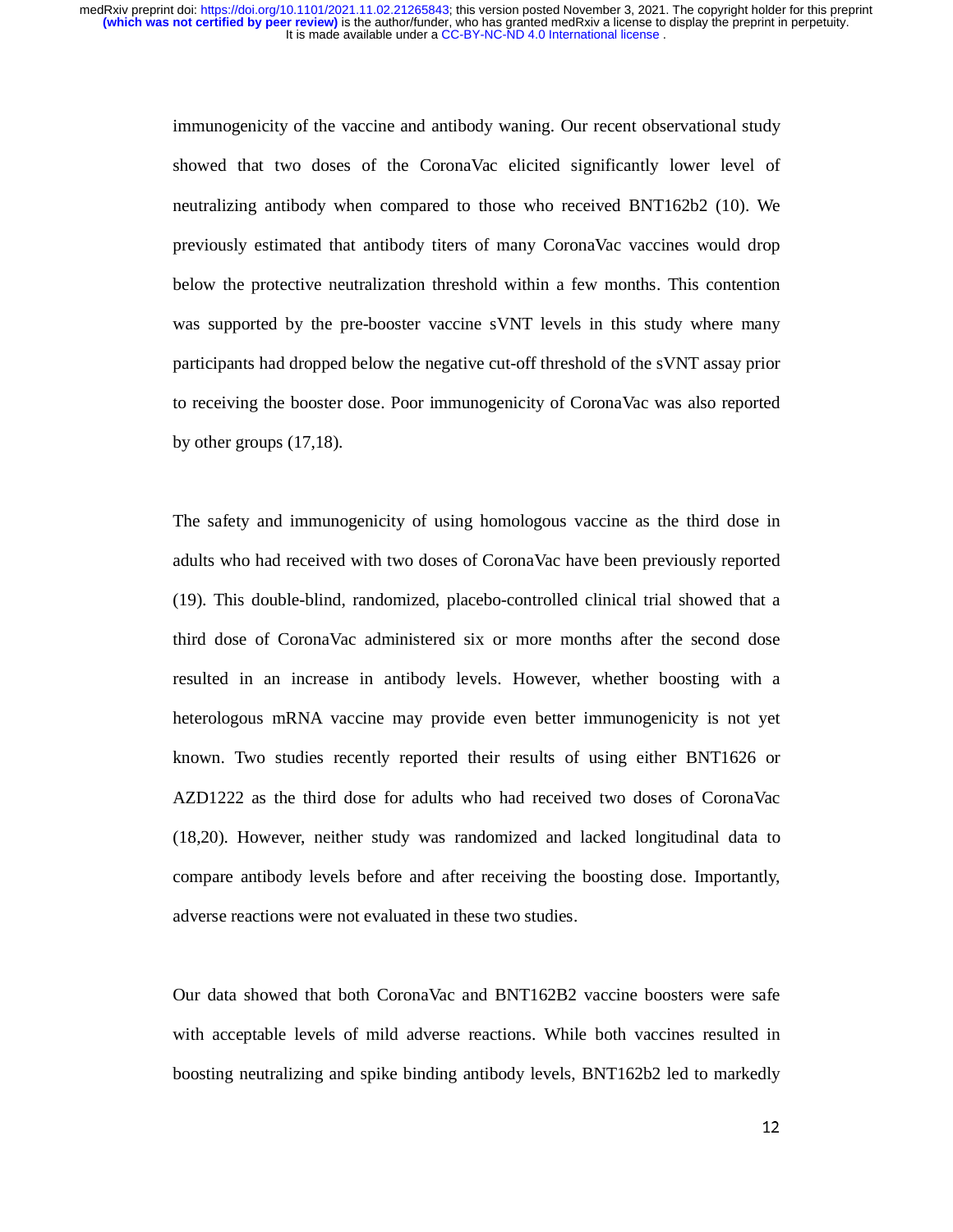higher levels of antibody comparted to those boosted with CoronaVac. Given the fact that delta variant is now dominant worldwide, our results have shown that all the participants in the BNT162b2 group achieved two times of 50% of protection threshold (estimated as 60% of inhibition in sVNT) (Supplementary Figure 1) 1 month after the booster dose in comparisons to 16 out of 40 (40%) in the CoronaVac group.

There were some limitations in our study. Firstly, the sample size in our study was relatively small, but we have shown that the large difference of the results between the two groups and provided sufficient statistical power to draw our conclusion. A larger scale RCT will be needed especially for evaluating those rare adverse effects. Secondly, our study cohort only focused on those who had poor response to the CoronaVac that were urgently in need for the third dose. In routine practice, we will need to use booster doses without serological testing to identify poor antibody responders. Finally, T cell responses were not assessed in this study. Our previous report found that CoronaVac elicited more potent T cell responses than the BNT162b2 vaccine (10). We will further study the T cell response from this cohort together with the samples collected at their six-month time point.

## **Conclusion**

Our RCT has shown that both CoronaVac and BNT162b2 being used as booster doses in those with poor immune responses to two doses of CoronaVac vaccine elicited increases in neutralizing antibody responses. However, BNT162b2 vaccine was markedly superior to CoronaVac when used as a booster dose. BNT162b2 not only elicited higher level of SARS-CoV-2 specific antibodies but also led to higher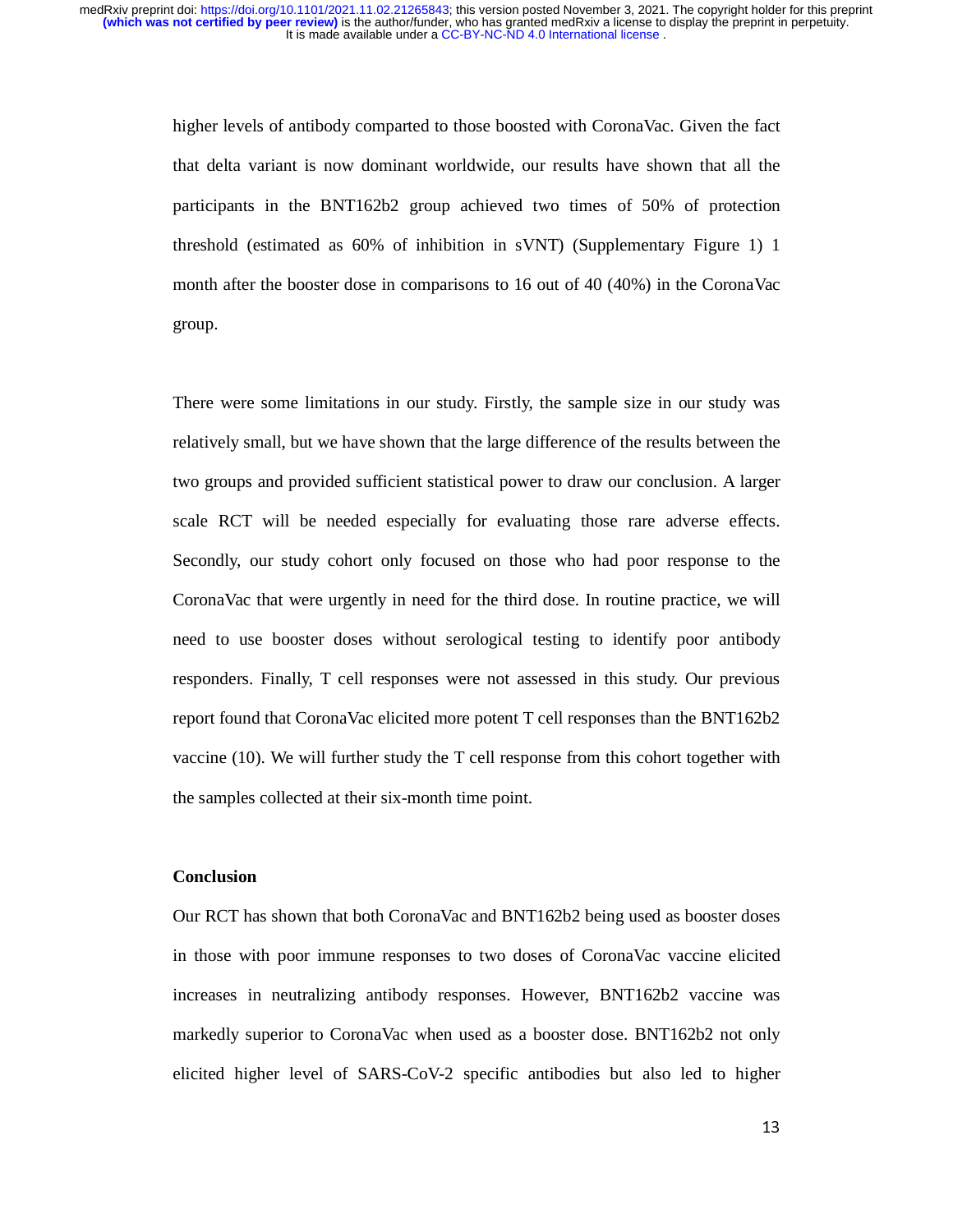cross-reactive antibody levels to different VOC. The adverse reactions were mild and short-lived. In contrast, a significant proportion of those boosted with CoronaVac had insufficient (<60% inhibition in sVNT assays) neutralizing antibody responses and they had even poorer neutralizing antibody against VOC.

## **References**

1) WHO website. https://www.who.int/emergencies/diseases/novel-coronavirus-2019. Access on 25/10/2021.

2)https://extranet.who.int/pqweb/sites/default/files/documents/Status\_COVID\_VAX\_ 20Oct2021.pdf. Access on 25/10/2021.

3) Zhang Y, Zeng G, Pan H, Li C, Hu Y, Chu K, Han W, Chen Z, Tang R, Yin W, Chen X, Hu Y, Liu X, Jiang C, Li J, Yang M, Song Y, Wang X, Gao Q, Zhu F. (2021) Safety, tolerability, and immunogenicity of an inactivated SARS-CoV-2 vaccine in healthy adults aged 18-59 years: a randomised, double-blind, placebo-controlled, phase 1/2 clinical trial. Lancet Infect Dis. 21(2):181-192.

4) Wu Z, Hu Y, Xu M, Chen Z, Yang W, Jiang Z, Li M, Jin H, Cui G, Chen P, Wang L, Zhao G, Ding Y, Zhao Y, Yin W. (2021) Safety, tolerability, and immunogenicity of an inactivated SARS-CoV-2 vaccine (CoronaVac) in healthy adults aged 60 years and older: a randomised, double-blind, placebo-controlled, phase 1/2 clinical trial. Lancet Infect Dis.;21(6):803-812.

5) Han B, Song Y, Li C, Yang W, Ma Q, Jiang Z, Li M, Lian X, Jiao W, Wang L, Shu Q, Wu Z, Zhao Y, Li Q, Gao Q. (2021) Safety, tolerability, and immunogenicity of an inactivated SARS-CoV-2 vaccine (CoronaVac) in healthy children and adolescents: a double-blind, randomised, controlled, phase 1/2 clinical trial. Lancet Infect Dis. S1473-3099(21)00319-4.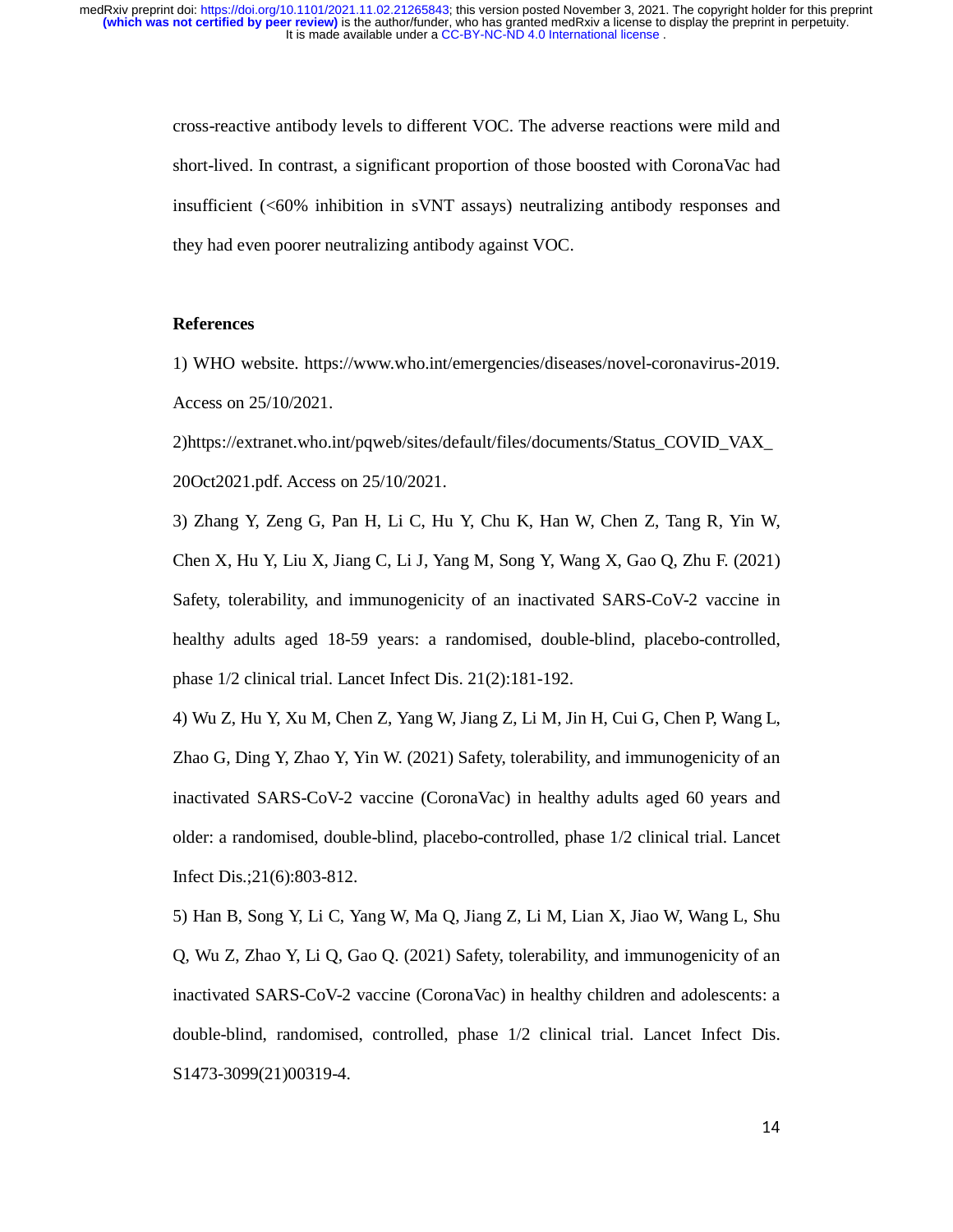> 6)https://extranet.who.int/pqweb/sites/default/files/documents/SINOVAC\_TAG\_PEG \_REPORT\_EUL-Final28june2021.pdf. Access on 25/10/2021.

7) Tanriover MD, Doğanay HL, Akova M, Güner HR, Azap A, Akhan S, Köse Ş, Erdinç FŞ, Akalın EH, Tabak ÖF, Pullukçu H, Batum Ö, Şimşek Yavuz S, Turhan Ö, Yıldırmak MT, Köksal İ, Taşova Y, Korten V, Yılmaz G, Çelen MK, Altın S, Çelik İ, Bayındır Y, Karaoğlan İ, Yılmaz A, Özkul A, Gür H, Unal S; CoronaVac Study Group. Efficacy and safety of an inactivated whole-virion SARS-CoV-2 vaccine (CoronaVac): interim results of a double-blind, randomised, placebo-controlled, phase 3 trial in Turkey. (2021) Lancet. 398:213-222.

8) Jara A, Undurraga EA, González C, Paredes F, Fontecilla T, Jara G, Pizarro A, Acevedo J, Leo K, Leon F, Sans C, Leighton P, Suárez P, García-Escorza H, Araos R. (2021) Effectiveness of an Inactivated SARS-CoV-2 Vaccine in Chile. N Engl J Med. In press.

9)nHundreds of vaccinated Indonesian health workers infected. Bangkok Post. June 17, 2021

(https://www.bangkokpost.com/world/2133987/hundreds-of-vaccinated-indonesian-he alth-workers-infected).

10) Mok CKP, Cohen CA, Cheng SMS, Chen C, Kwok K, Yiu K, Chan T, Bull M, Ling KC, Dai Z, Ng SS, Lui GC, Wu C, Amerasinghe GK, Leung DW, Wong SYS, Valkenburg SA, Peiris M, Hui DS. (2021) Comparison of the immunogenicity of BNT162b2 and CoronaVac COVID-19 Vaccines in Hong Kong. medRxiv. Preprint.

11) Choi JY, Smith DM. SARS-CoV-2 Variants of Concern. (2021) Yonsei Med J. 62(11):961-968.

12) Lau EHY, Hui DSC, Tsang OTY, Chan WH, Kwan MYK, Chiu SS, Cheng SMS, Ko RLW, Li JKC, Chaothai S, Tsang CH, Poon LLM, Peiris M. Long-term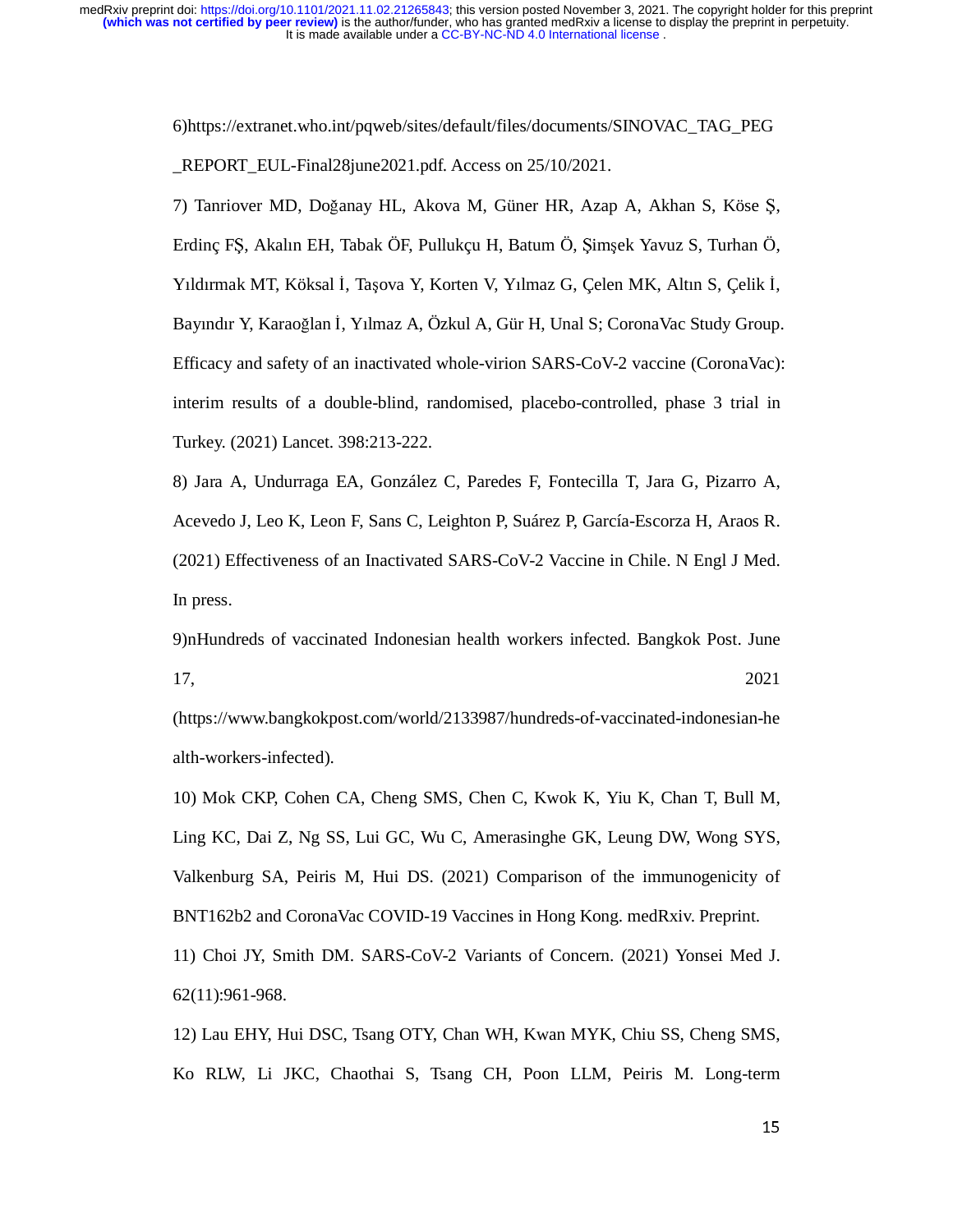It is made available under a [CC-BY-NC-ND 4.0 International license](http://creativecommons.org/licenses/by-nc-nd/4.0/) . **(which was not certified by peer review)** is the author/funder, who has granted medRxiv a license to display the preprint in perpetuity. medRxiv preprint doi: [https://doi.org/10.1101/2021.11.02.21265843;](https://doi.org/10.1101/2021.11.02.21265843) this version posted November 3, 2021. The copyright holder for this preprint

> persistence of SARS-CoV-2 neutralizing antibody responses after infection and estimates of the duration of protection. EClinicalMedicine. In press.

> 13) Perera RA, Mok CK, Tsang OT, Lv H, Ko RL, Wu NC, Yuan M, Leung WS, Chan JM, Chik TS, Choi CY, Leung K, Chan KH, Chan KC, Li KC, Wu JT, Wilson IA, Monto AS, Poon LL, Peiris M. (2021) Serological assays for severe acute respiratory syndrome coronavirus 2 (SARS-CoV-2), March 2020. Euro Surveill. 25(16):2000421. 14) Lv H, Tsang OT, So RTY, Wang Y, Yuan M, Liu H, Yip GK, Teo QW, Lin Y, Liang W, Wang J, Ng WW, Wilson IA, Peiris JSM, Wu NC, Mok CKP. (2021) Homologous and heterologous serological response to the N-terminal domain of SARS-CoV-2 in humans and mice. Eur J Immunol. 51(9):2296-2305.

> 15) Pietsch, B. Hundreds of Thais inoculated with Sinovac are infected as cases spike in Southeast Asia. (2021) The Washington Post. https://www.washingtonpost.com/world/2021/07/12/coronaviruslatest-updates.

> 16) Chau NVV, Ngoc NM, Nguyet LA, Quang VM, Ny NTH, Khoa DB, Phong NT, Toan LM, Hong NTT, Tuyen NTK, Phat VV, Nhu LNT, Truc NHT, That BTT, Thao HP, Thao TNP, Vuong VT, Tam TTT, Tai NT, Bao HT, Nhung HTK, Minh NTN, Tien NTM, Huy NC, Choisy M, Man DNH, Ty DTB, Anh NT, Uyen LTT, Tu TNH, Yen LM, Dung NT, Hung LM, Truong NT, Thanh TT, Thwaites G, Tan LV. (2021) An observational study of breakthrough SARS-CoV-2 Delta variant infections among vaccinated healthcare workers in Vietnam. EClinicalMedicine. 41:101143.

> 17) Lim WW, Mak L, Leung GM, Cowling BJ, Peiris M. Comparative immunogenicity of mRNA and inactivated vaccines against COVID-19. Lancet Microbe. Epub ahead of print.

> 18) Yorsaenga R, Suntronwonga N, Phowatthanasathiana H, Assawakosria S, Kanokudoma S, Thongmeea T, Vichaiwattanaa P, Auphimaia C, Wongsrisanga L,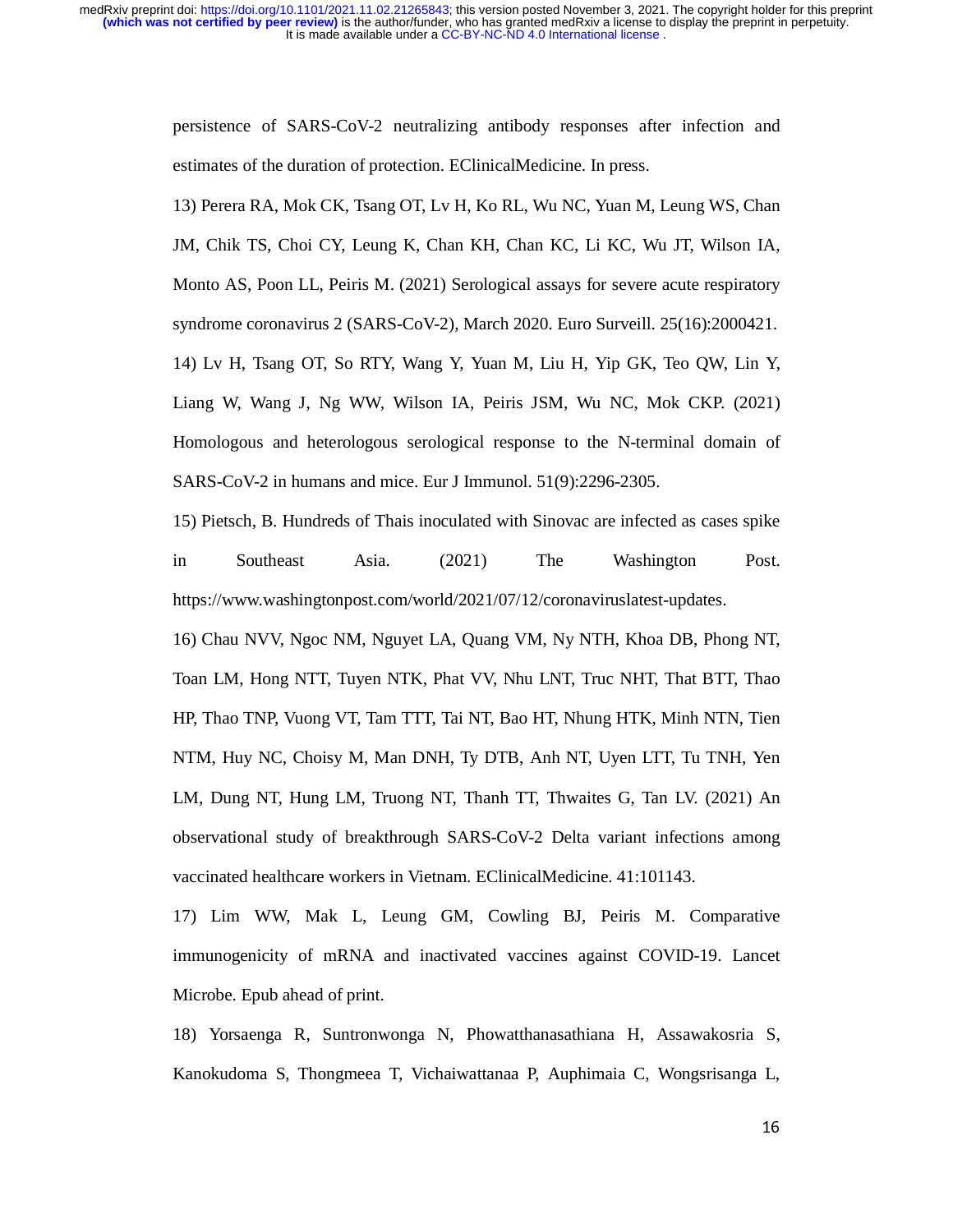> Srimuana D, Thatsanatorna T, Sirapa Klinfuenga S, Natthinee Sudhinaraseta N, Wanlapakorna N, Poovorawana Y. (2021) Immunogenicity of a third dose viral-vectored COVID-19 vaccine after receiving two-dose inactivated vaccines in healthy adults. medRxiv. Preprint

> 19) Pan H, Wu Q, Zeng G, Yang J, Jiang D, Deng X, Chu K, Zheng W, Zhu F, Yu H, Yin W. (2021). Immunogenicity and safety of 1 a third dose, and immune persistence of CoronaVac vaccine in healthy adults aged 18-59 years: interim results from a double-blind, randomized, placebo-controlled phase 2 clinical trial. medRxiv. Preprint.

> 20) Keskin AU, Bolukcu S, Ciragil P, Topkaya AE. (2021) SARS-CoV-2 specific antibody responses after third CoronaVac or BNT162b2 vaccine following two-dose CoronaVac vaccine regimen. J Med Virol. In press.

#### **Acknowledgments**

We thank Dr Fung Hong (Chinese University Medical Center), Dr Ken Tsang (Kowloon Bay community vaccination center) and Dr Beatrice Cheng (Prince of Wales Hospital) for allowing us to recruit subjects for this study. The recombinant RBD and NTD proteins were kindly provided as gifts by Prof Ian A. Wilson and Dr Meng Yuan from the Scripps Research Institute.

#### **Figure Legends**

**Figure 1. Flow chart of the randomized clinical trial study.** 

**Figure 2. Antibody responses of individuals before and after the third dose of either BNT162b2 or CoronaVac.** The levels of antibodies after the third dose of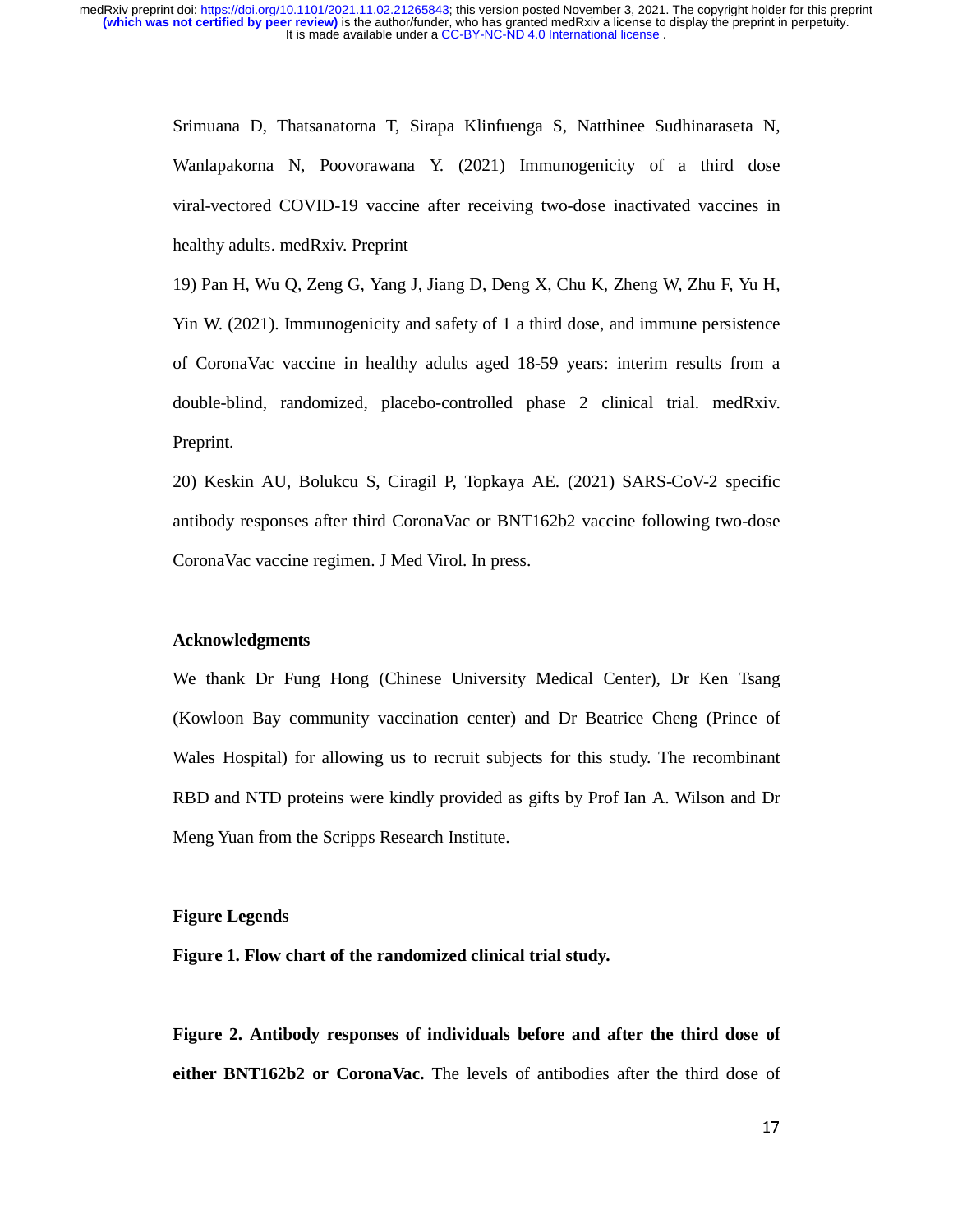> either BNT162b2 (n=40) or CoronaVac (n=40) were detected from the plasma collected from vaccinated adult individuals who had received two doses of CoronaVac. (A) The percentage of inhibition from the plasma of pre-vaccination, 1 month after two doses of CoronaVac, before and 1 month after the third dose of either BNT162b2 or CoronaVac were tested by surrogate virus neutralization test (sVNT). (B) The percentage of inhibition against the wild type, beta, gamma and delta variants was compared between the two groups at 1 month after the third dose of vaccination. The levels of (C) RBD-specific (D) NTD-specific and (E) S2-specific IgG antibodies from the plasma of pre-vaccination, 1 month after two doses of CoronaVac, before and 1 month after the third dose of either BNT162b2 or CoronaVac were tested by ELISAs. C,C,B and C,C,C indicate the vaccines (C: CoronaVac; B: BNT162b2) that were used for the first, second and third dose of vaccination. \*\*\*\* indicates p<0.0001

> **Supplementary Figure 1.** Correlation between % inhibition in surrogate neutralization tests (sVNT) and 50% plaque reduction neutralization tests ( $\text{PRNT}_{50}$ ) (A), PRNT<sub>90</sub> from 98 samples of vaccinees (10) (B). The gray area represents the 95% confidence intervals.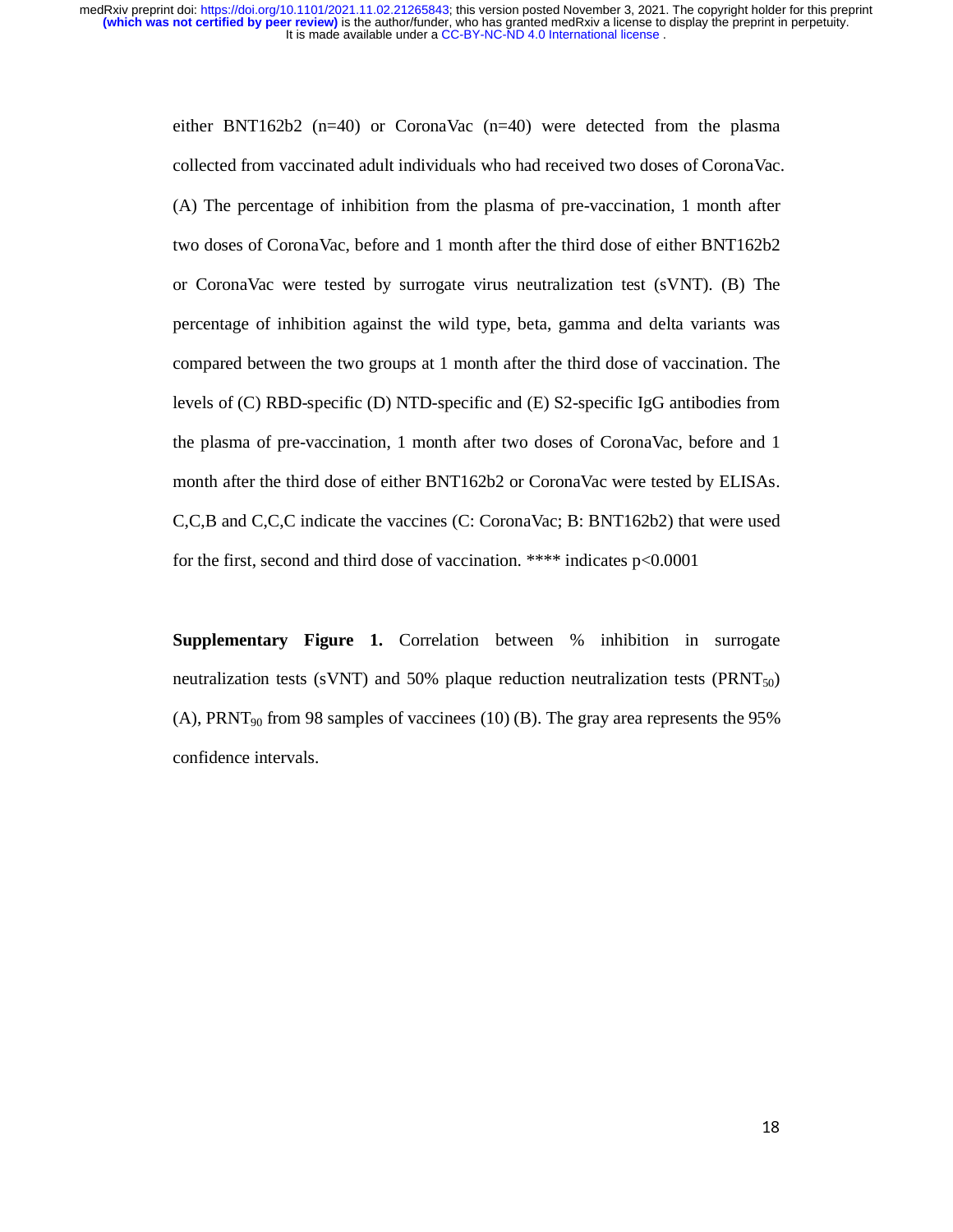| Table 1. Demographic Characteristics of the Participants. |                  |                  |           |  |  |
|-----------------------------------------------------------|------------------|------------------|-----------|--|--|
|                                                           | C, C, B          | C, C, C          |           |  |  |
| $\mathbf n$                                               | 40               | 40               | p-value   |  |  |
| Age (Mean $\pm$ SD)                                       | 51.20±8.79       | 51.50±8.83       | 0.883*    |  |  |
| Gender                                                    |                  |                  |           |  |  |
| Male                                                      | 16               | 12               | 0.482     |  |  |
| Female                                                    | 24               | 28               |           |  |  |
| Days between $2^{nd}$ and $3^{rd}$ dose                   | 112.28           | 115.95           | 0.590     |  |  |
| Smoking                                                   |                  |                  | 1.000     |  |  |
| Yes                                                       | $\overline{2}$   | $\overline{2}$   |           |  |  |
| N <sub>O</sub>                                            | 38               | 38               |           |  |  |
| Alcohol Consumption                                       |                  |                  | 0.650     |  |  |
| Never                                                     | 25               | 22               |           |  |  |
| <b>Sometimes</b>                                          | 15               | 18               |           |  |  |
| Often                                                     | $\overline{0}$   | $\boldsymbol{0}$ |           |  |  |
| Comorbidities                                             |                  |                  |           |  |  |
| Cardiovascular disease                                    | $\overline{0}$   | 3                | 0.241     |  |  |
| <b>Diabetes</b>                                           | $\overline{2}$   | $\overline{c}$   | 1.000     |  |  |
| Chronic respiratory diseases                              | $\overline{c}$   | $\overline{c}$   | 1.000     |  |  |
| <b>Others</b>                                             | $\boldsymbol{0}$ | $\boldsymbol{0}$ | 1.000     |  |  |
| Resting                                                   |                  |                  | $0.587$ # |  |  |
| Regular                                                   | 12               | 16               |           |  |  |
| Always insomnia / sleep late                              | 6                | $\overline{4}$   |           |  |  |
| Sometimes insomnia / sleep late                           | 22               | 20               |           |  |  |
| Regular Exercise                                          |                  |                  | 1.000     |  |  |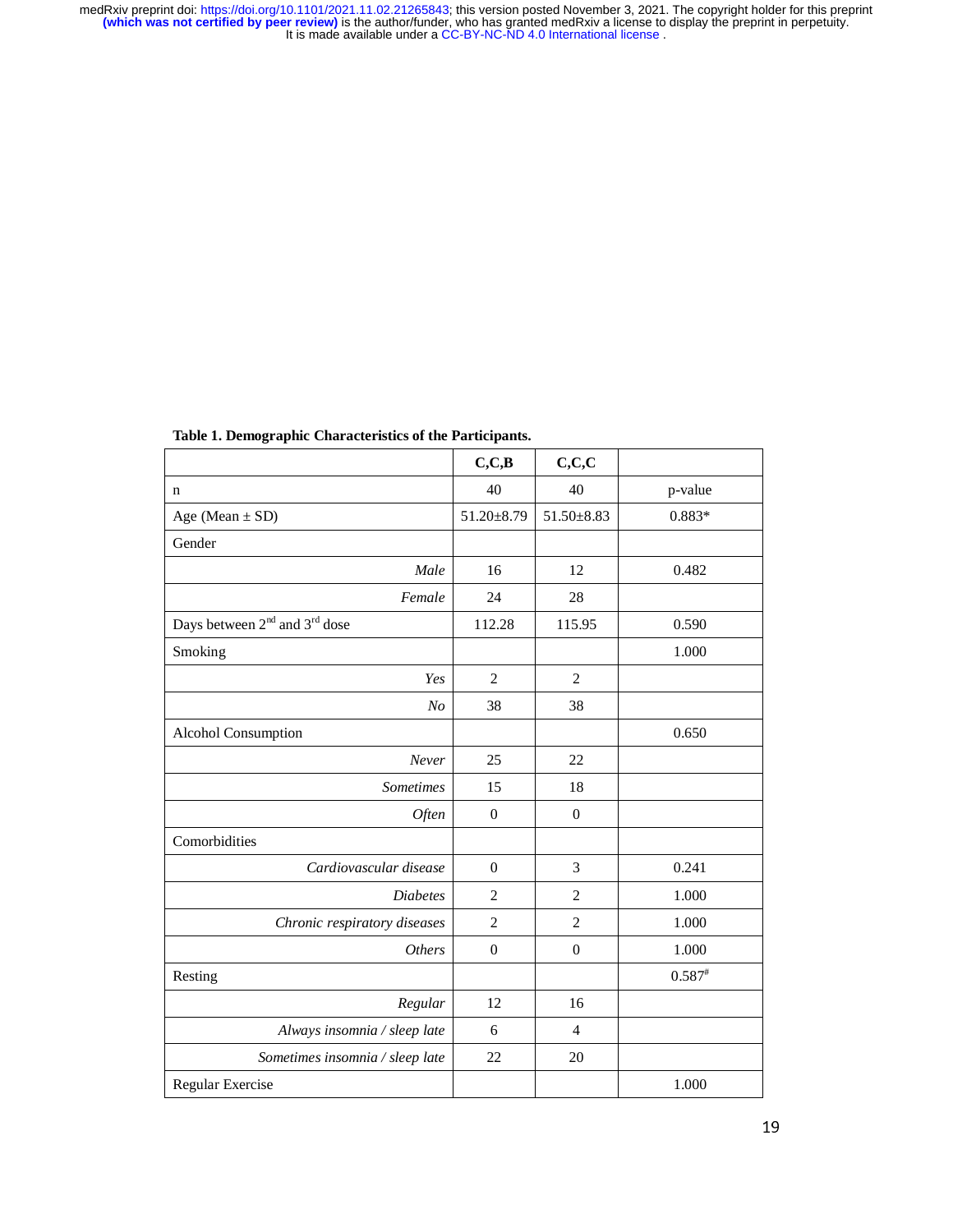| Yes                   | 22 | 23 |       |
|-----------------------|----|----|-------|
| N <sub>o</sub>        | 18 | 17 |       |
| Flu vaccine           |    |    | 1.000 |
| Yes                   | 29 | 29 |       |
| N <sub>o</sub>        | 11 | 11 |       |
| Hepatitis A/B vaccine |    |    | 0.482 |
| Yes                   | 16 | 12 |       |
| No                    | 24 | 28 |       |

C,C,B and C,C,C indicate the vaccines (C: CoronaVac; B: BNT162b2) that were used for the first, second and third dose of vaccination. The comparison was analyzed by Fisher's exact test unless it is marked with  $*$  (student t-test) or  $*$  chi-square test.

|                           | After 2 <sup>nd</sup> dose   |                              |        | After 3 <sup>d</sup> dose   |                             |             |
|---------------------------|------------------------------|------------------------------|--------|-----------------------------|-----------------------------|-------------|
|                           | C, C, B                      | C, C, C                      |        | C, C, B                     | C, C, C                     |             |
| n                         | 40                           | 40                           | p-valu | 40                          | 40                          | p-value     |
|                           |                              |                              | е      |                             |                             |             |
| <b>Local reactions</b>    |                              |                              |        |                             |                             |             |
| Pain                      | 12                           | 13                           | 1.000  | 34                          | 12                          | < 0.001     |
| Erythema                  |                              |                              | NA.    | $\mathcal{L}_{\mathcal{L}}$ | 0                           | 0.494       |
| Pruritus                  | $\overline{\phantom{0}}$     |                              | N.A.   | $\mathcal{S}_{\mathcal{S}}$ | $\mathcal{I}$               | 0.616       |
| Swelling                  | $\overline{\phantom{0}}$     |                              | NA.    | 14                          | 4                           | 0.014       |
| <b>Systemic reactions</b> |                              |                              |        |                             |                             |             |
| Fever*                    | $\mathcal{L}_{\mathcal{L}}$  | $\mathcal{L}_{\mathcal{L}}$  | 1.000  | $\overline{z}$              | $\mathcal I$                | 0.057       |
| Fatigue                   | 16                           | 14                           | 0818   | 24                          | 10                          | 0.003       |
| Diarrhoea                 | $\overline{2}$               | 3                            | 1.000  | $\mathcal I$                | 0                           | 1           |
| Muscle pain               | 8                            | $\overline{4}$               | 0.348  | 13                          | 4                           | 0.027       |
| Nausea                    | $\overline{\phantom{0}}$     |                              | NA.    | $\mathcal{L}_{\mathcal{L}}$ | 0                           | 0.494       |
| Headache                  | 5                            | 5                            | 1.000  | 10                          | 3                           | 0.067       |
| Cough                     | $\overline{2}$               | 0                            | 0.494  | $\overline{2}$              | $\overline{2}$              | 1           |
| Anorexia                  | 0                            | $\boldsymbol{\eta}$          | 1.000  | $\overline{4}$              | $\boldsymbol{\eta}$         | 0.359       |
| Hypoesthesia              | $\overline{\phantom{0}}$     |                              | 0.116  | $\overline{4}$              | 0                           | 0.116       |
| <b>Dizziness</b>          | $\overline{a}$               |                              | 0.264  | 6                           | $\mathcal{L}_{\mathcal{L}}$ | 0.264       |
| Abdominal distention      | $\overline{\phantom{0}}$     |                              | NA.    | 1                           | 0                           | 1           |
| Peripheral oedema         | $\qquad \qquad \blacksquare$ | $\blacksquare$               | NA.    | 1                           | 0                           | $\mathbf 1$ |
| Abdominal pain            | $\overline{\phantom{0}}$     | $\qquad \qquad \blacksquare$ | NA.    | 1                           | 0                           | 1           |
| Vomiting                  | 0                            | 0                            | N.A.   | 0                           | 0                           | N.A.        |

**Table 2. Adverse reactions after receiving the third dose of vaccination**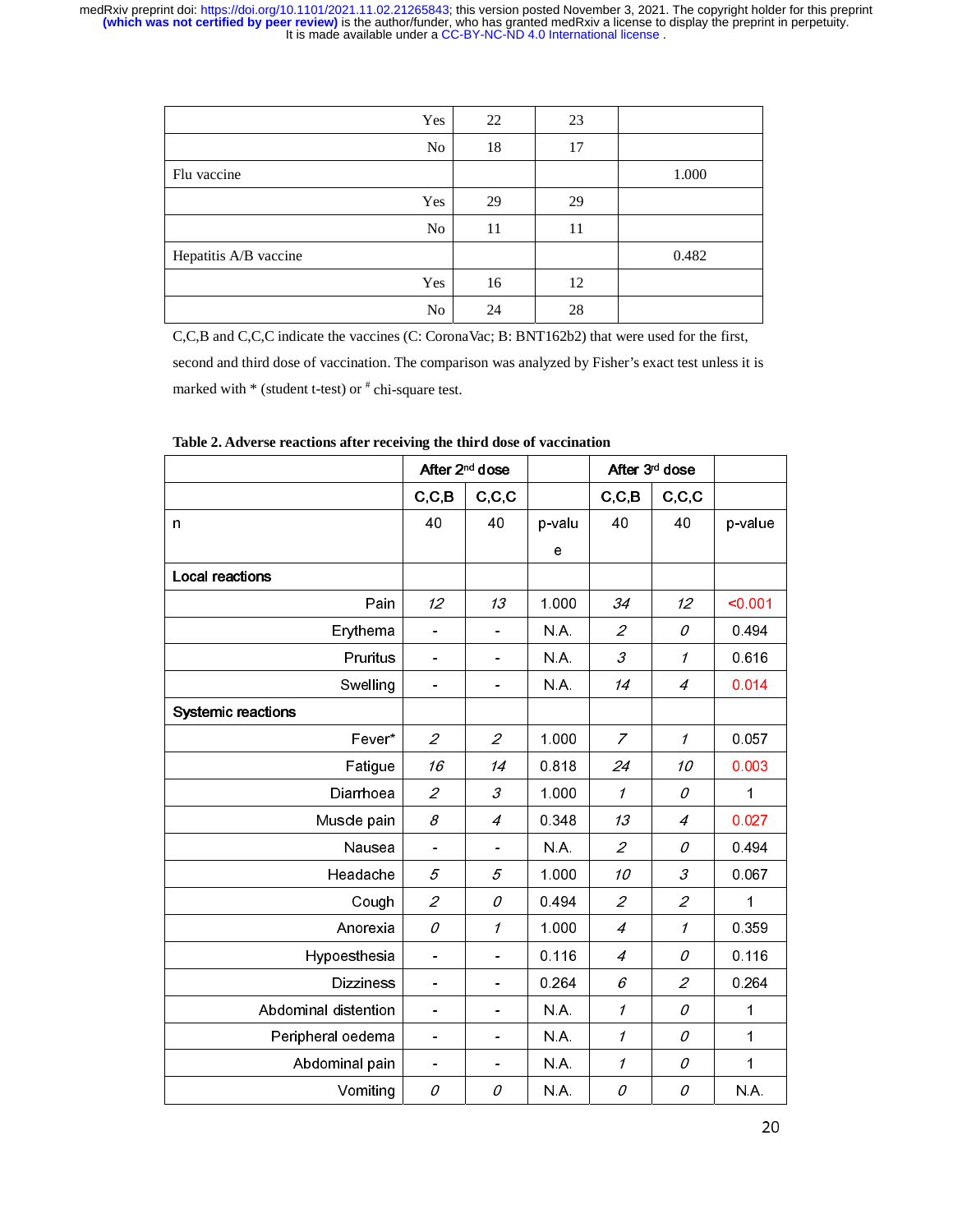| <b>Drowsiness</b>         | $\qquad \qquad \blacksquare$ |                          | N A   | 11 | 8  | 0.601 |
|---------------------------|------------------------------|--------------------------|-------|----|----|-------|
| Joint pains               | $\overline{\phantom{a}}$     | $\overline{\phantom{0}}$ | N A   | 6  | 3  | 0482  |
| Rash                      | $\qquad \qquad \blacksquare$ |                          | N.A.  | 2  | 0  | 0494  |
| Palpitation               | $\overline{\phantom{0}}$     |                          | N A   | 5  | 2  | 0432  |
| Claimed no adverse effect | 15                           | 14                       | 1.000 | 8  | 16 | 0.087 |
|                           |                              |                          |       |    |    |       |

C,C,B and C,C,C indicate the vaccines (C: CoronaVac; B: BNT162b2) that were used for the first, second and third dose of vaccination. \*Oral temperature above 37.5°C was considered as fever. -: Did not included in the questionnaire. N.A.: Not available. The comparison was analyzed by Fisher's exact test.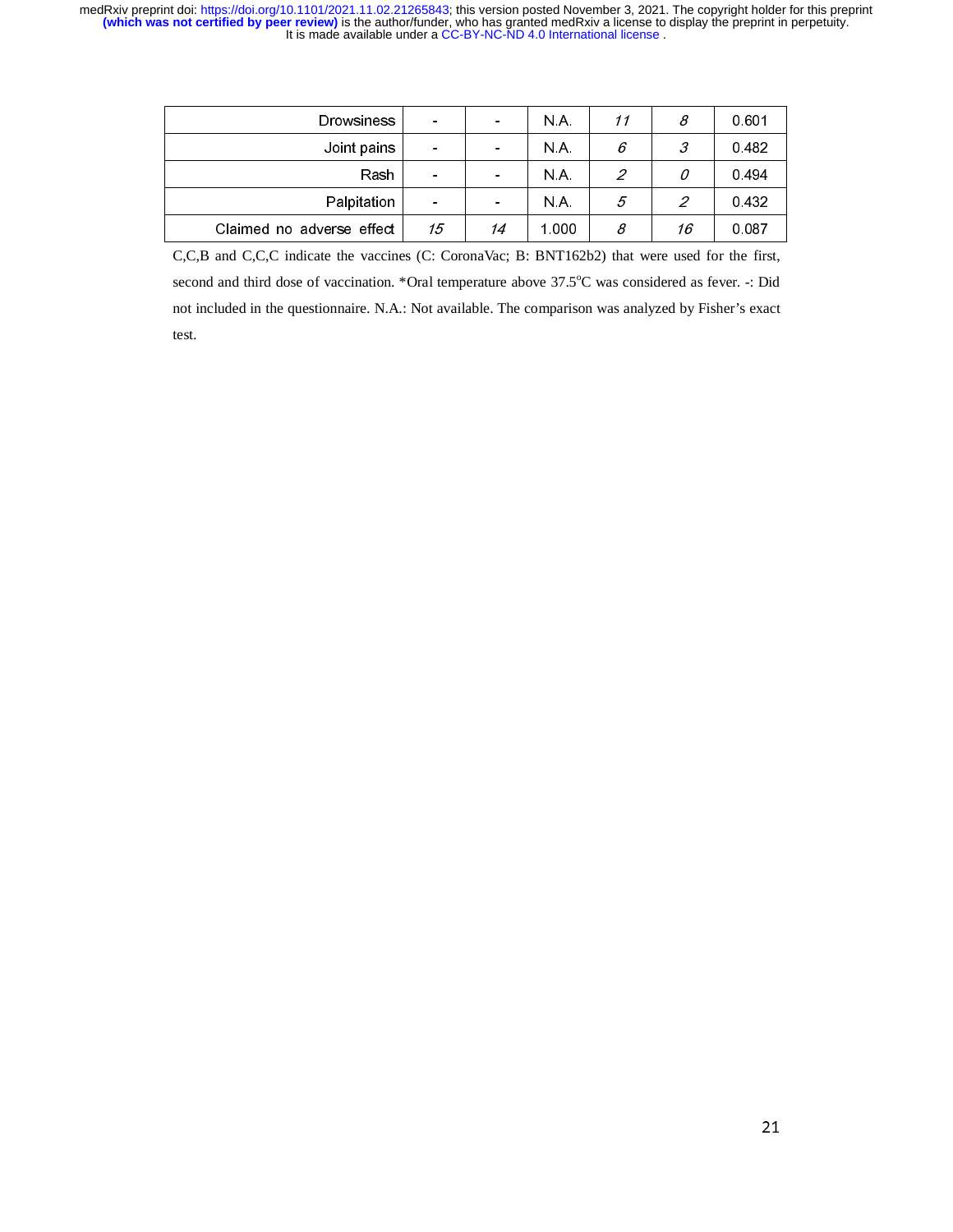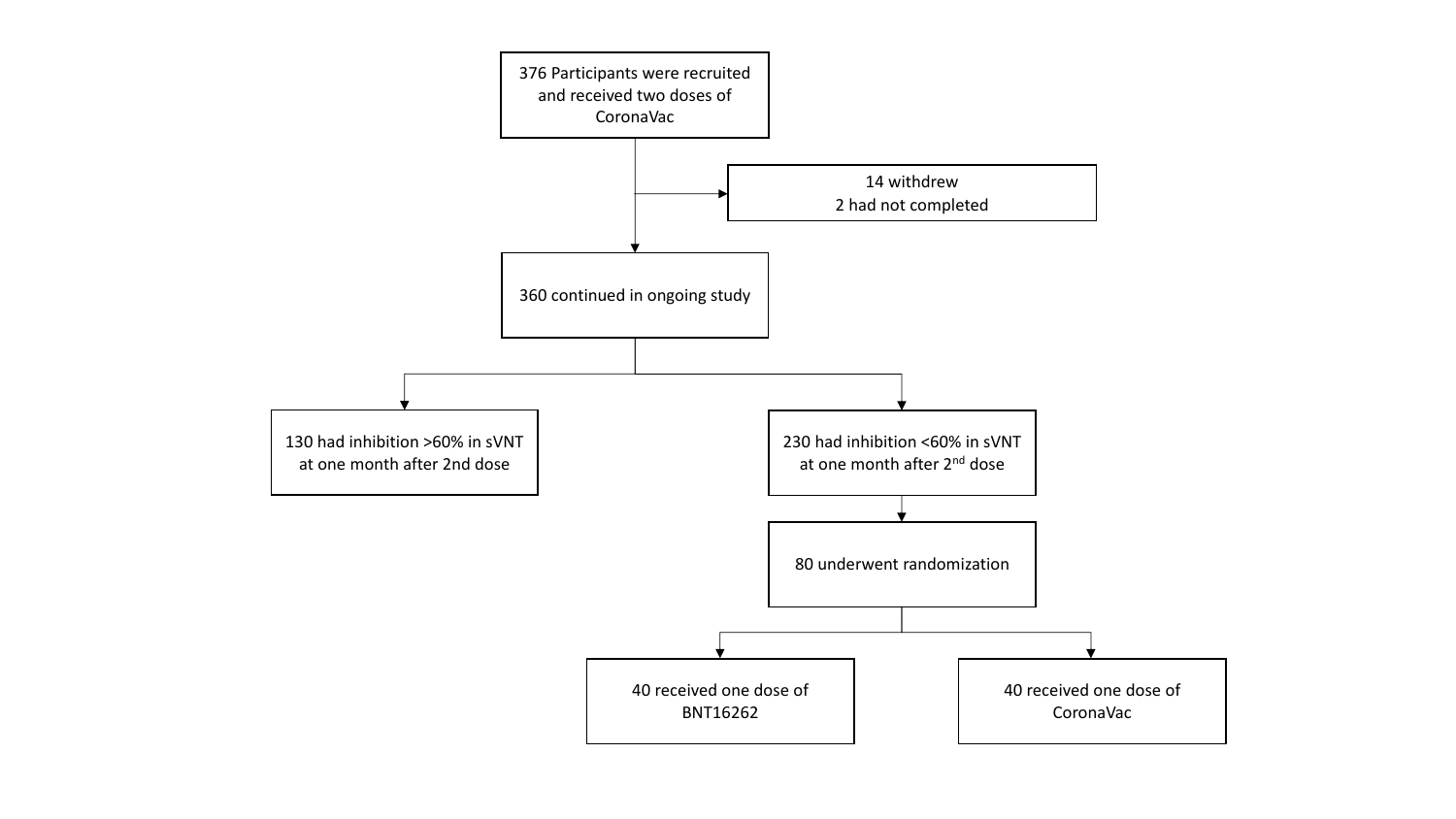



C: CoronaVac B: BNT162b2





C: CoronaVac B: BNT162b2





 $-$ 





- 1 month after 2nd Dose
- Baseline C: CoronaVac

 $\overline{\mathbf{v}}$ 

1 month after 3rd dose

B: BNT162b2

**sVNT (% inhibition)**

sVNT (% inhibition)